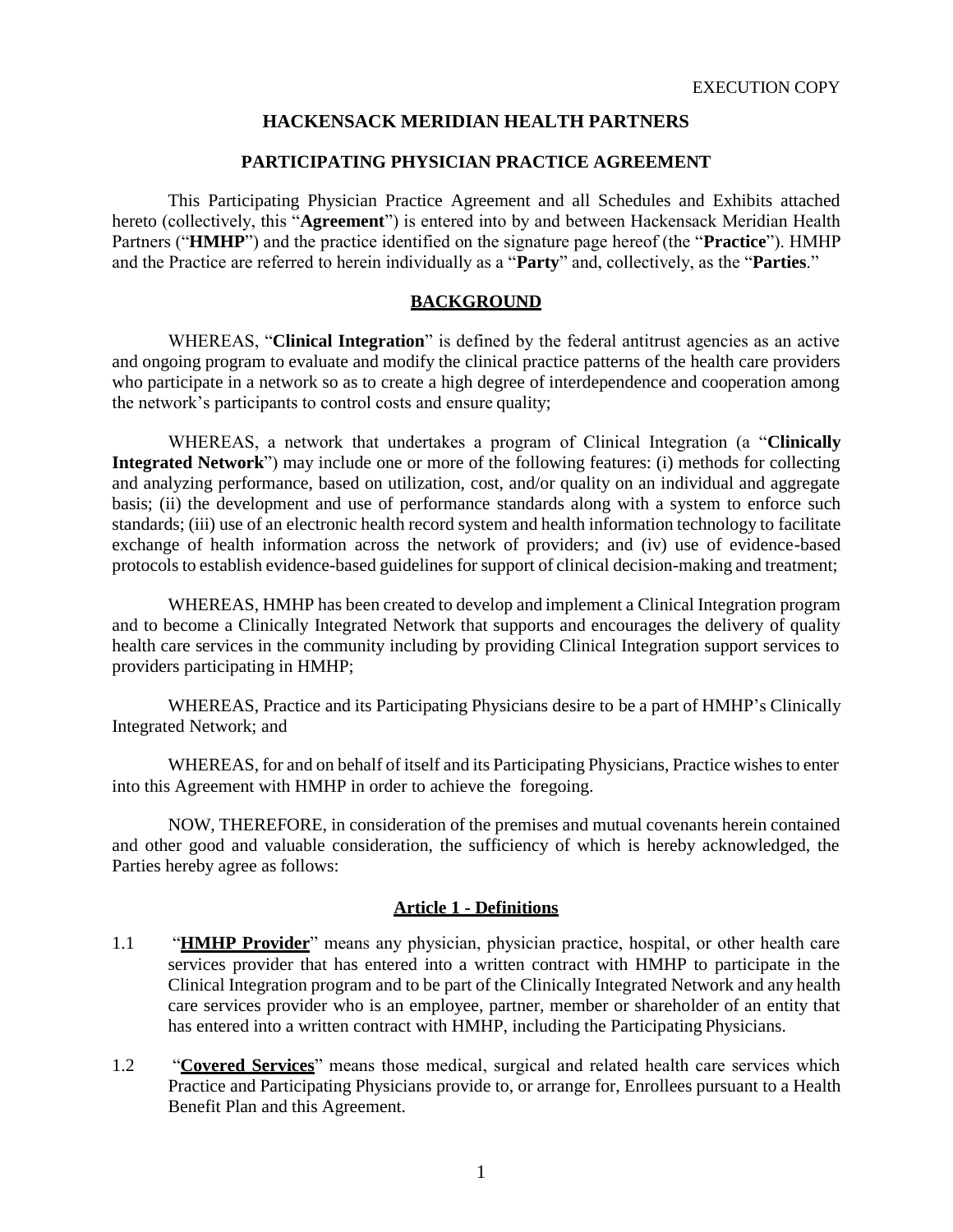- 1.3 "**Enrollee**" means an individual who by agreement with a Payor, or by law, is entitled to receive Covered Services.
- 1.4 "**Excluded Individual**" means an individual or entity that is excluded under the U.S. Department of Health and Human Services ("**HHS**") Office of Inspector General's ("**OIG**") List of Excluded Individuals/Entities, the U.S. General Services Administration's Excluded Parties List System, or otherwise excluded from participation in Medicare or other Federal Health Care Programs, or is debarred, suspended, proposed for debarment, declared ineligible, or voluntarily excluded by any federal or state department or agency.
- 1.5 "**Health Benefit Plan**" means an agreement between a Payor and an employer, association, governmental body or individual specifying the terms and conditions under which Covered Services are to be provided to Enrollees.
- 1.6 **"HIPAA**" means the Federal Health Insurance Portability and Accountability Act of 1996, 42 USC § 201 et seq. (42 U.S.C. 1320d-2), and the HIPAA Privacy and Security Regulations at Parts 160, 162 and 164 of Title 45 of the Code of Federal Regulations, as amended by the Health Information Technology for Economic and Clinical Health ("HITECH") Act enacted as a part of the American Recovery and Reinvestment Act of 2009.
- 1.7 "**PCP**" means a primary care physician, which is a physician who has a primary specialty designation of internal medicine, family practice, pediatrics or obstetrics/gynecology.
- 1.8 "**Payor**" means an insurance carrier, health maintenance organization, pre-paid plan, third party administrator, trust fund employer, employee welfare benefit plan, state or federal governmental agency or program, or any other party responsible for providing payment or reimbursement for Health Care Services provided to Enrollees.
- 1.9 "**Payor Contract**" means any contract executed by HMHP with a Payor pursuant to which HMHP Providers will provide Covered Services to Enrollees in accordance with Health Benefit Plans.
- 1.10 "**Policies and Procedures**" means any and all of HMHP's standards, policies, protocols, programs, regulations and procedures as adopted by the HMHP Board and set forth in writing and made available to Practice and Participating Physicians during the term of this Agreement, including, but not limited to, any case management, care coordination, referral guidelines, access to care, quality assurance, quality improvement, medical records, and clinical integration policies and programs, including those processes adopted by HMHP to promote evidence-based patient-centeredness medicine; promote patient engagement; enable Practice to provide feedback on quality and cost metrics; and coordinate care among PCPs, specialists, and acute and post-acute providers.
- 1.11 "**Protected Health Information**" shall have the same meaning given to that term in 45 C.F.R. § 160.103.

# **Article 2 - Practice Representations and Obligations**

2.1 **General**. Practice and the Participating Physicians agree to participate in HMHP as contemplated in, and subject to the terms and conditions of, this Agreement. Practice and the Participating Physicians agree to abide by HMHP's Policies and Procedures. HMHP may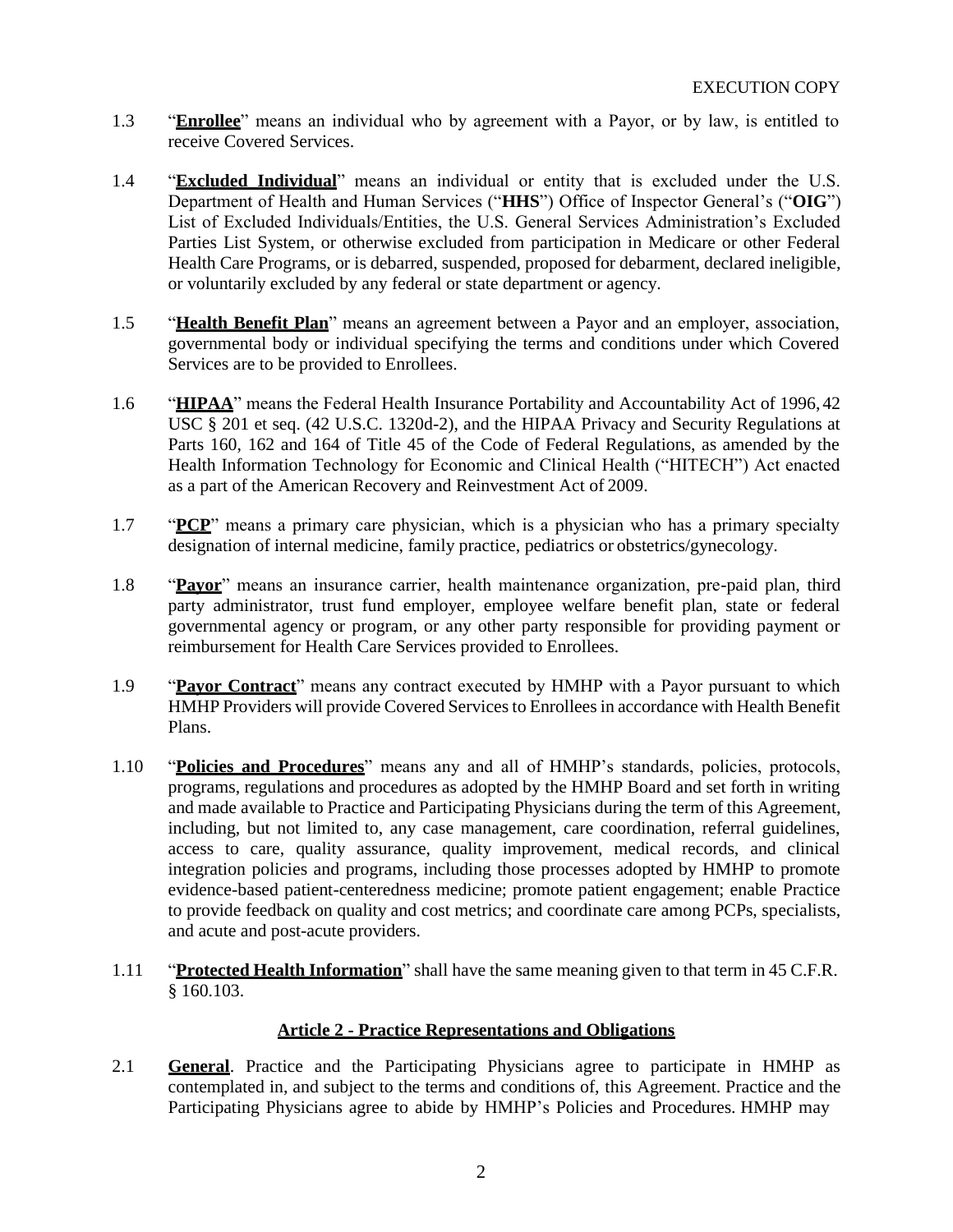amend the Policies and Procedures at any time, but will use reasonable efforts to provide notice of such amendments at least thirty (30) days prior to their effective date. The Parties agree that any Policies and Procedures necessary to comply with laws and regulations do not require thirty (30) days prior notice and shall be effective as stated in such notice. Practice and the Participating Physicians agree to abide by the determinations of HMHP's Board in all matters related to Practice's and the Participating Physicians' compliance with the Policies and Procedures and this Agreement.

- 2.2 **Eligibility Criteria**. The Practice and the Participating Physicians represent and warrant that, at all times during the Term of this Agreement:
	- (a) The Practice is authorized to act on behalf of and bind its Participating Physicians and other health care services providers who are employees or independent contractors of Practice (see **Exhibit A** for a list of Participating Physicians and Practitioners);
	- (b) The Practice and each Participating Physician is currently, and for the duration of this Agreement shall remain, participants in the Medicare fee-for-service program, unless Medicare does not generally offer coverage for the Participating Physician's specialty (e.g., pediatrics and obstetrics);
	- (c) Neither the Practice nor any Participating Physician is an Excluded Individual and Practice does not employ, obtain services from or contract with any Excluded Individuals;
	- (d) Each Participating Physician is a member in good standing of the organized medical staff of a Hackensack Meridian Health hospital (unless the Clinical Performance and Credentials Committee of HMHP has approved an exemption from thisrequirement);
	- (e) Practice agrees to comply, and ensure that Participating Physicians comply, with HMHP's Policies and Procedures;
	- (f) Practice meets HMHP requirements for electronic connectivity, including high speed Internet access and participation in the Hackensack Meridian Health information exchange, to facilitate sharing of information; and
	- (g) Each Participating Physician who provides Covered Services meets such other criteria as the HMHP governing board may from time to time require or as otherwise setforth herein; provided, however, that the Practice has first been given prior written notice of those criteria.

If, during the term of this Agreement, any of the representations above are determined to be untrue or shall become untrue, Practice will immediately notify HMHP in writing and HMHP will have the right to terminate this Agreement immediately upon written notice.

2.3 **Notice of Disciplinary Actions***.* Subject to any limitations or restrictions imposed by law, Practice shall notify HMHP within five (5) business days of Practice's actual knowledge of any of the following matters: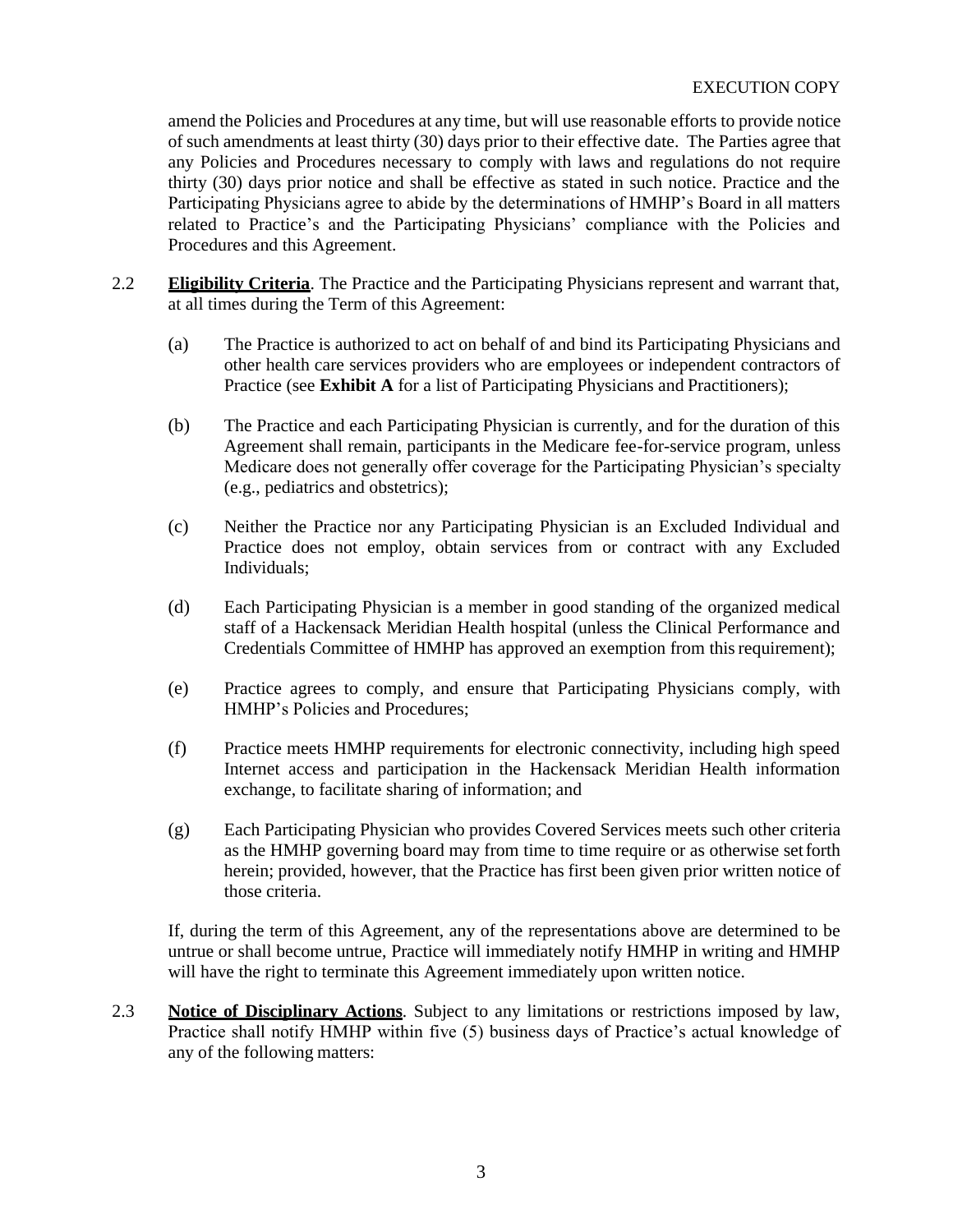- (a) any action taken by any governmental authority to restrict, suspend or revoke any Participating Physician's license, certification or other approvals necessary to provide the Covered Services contemplated by this Agreement;
- (b) any disciplinary action involving Practice or any Participating Physician by any administrative agency or accreditation body which directly relates to the provision of Covered Services;
- (c) the permanent suspension, revocation, or involuntary modification, restriction, or reduction of the medical staff privileges of a Participating Physician at any hospital or other institutional health care provider;
- (d) a determination made that Practice or any Participating Physician has committed fraud;
- (e) the imposition of any final sanctions against Practice or any Participating Physician under the Medicare or Medicaid program or any other governmental health benefit program;
- (f) any criminal action against a Participating Physician relating to the individual's professional practice; or
- (g) any other act, occurrence, condition or situation which might materially affect any Participating Physician's ability to provide Covered Services under this Agreement.
- 2.4 **Notice of Changes***.* Practice shall notify HMHP within thirty (30) days of any change:
	- (a) of Practice's address(es), phone number(s), business hours, or taxpayer identification number ("TIN");
	- (b) in Practice's roster of Participating Physicians, including the termination or retirement of any Participating Physician; or
	- (c) of Practice's or any Participating Physician's national provider identifier.
- 2.5 **Clinical Integration**. Practice and each Participating Physician agrees to use commercially reasonable efforts to assist HMHP in implementing its Clinical Integration program, which includes, but is not limited to, the promotion of evidence-based medicine, the promotion of patient engagement, and the development of an infrastructure for the HMHP Providers to internally report on quality and cost metrics that will enable HMHP to monitor, provide feedback, and evaluate its HMHP Providers' performance and to use these results to provide quality care for patients, improved outcomes, improved health for populations and lower per capita growth in expenditures for Enrollees. Practice and the Participating Physicians understand that Clinical Integration and the success of HMHP as a Clinically Integrated Network require Practice's and the Participating Physicians' active and ongoing participation. Practice, therefore, agrees that it and its Participating Physicians shall cooperate in the development and implementation of HMHP's Clinical Integration program.
	- **2.5.1 Compliance with Policies and Procedures**. Practice and each Participating Physician agrees to actively participate in HMHP's clinical quality improvement program and utilization management program, including the development and implementation of Policies and Procedures developed by the Quality Committee ("**Quality**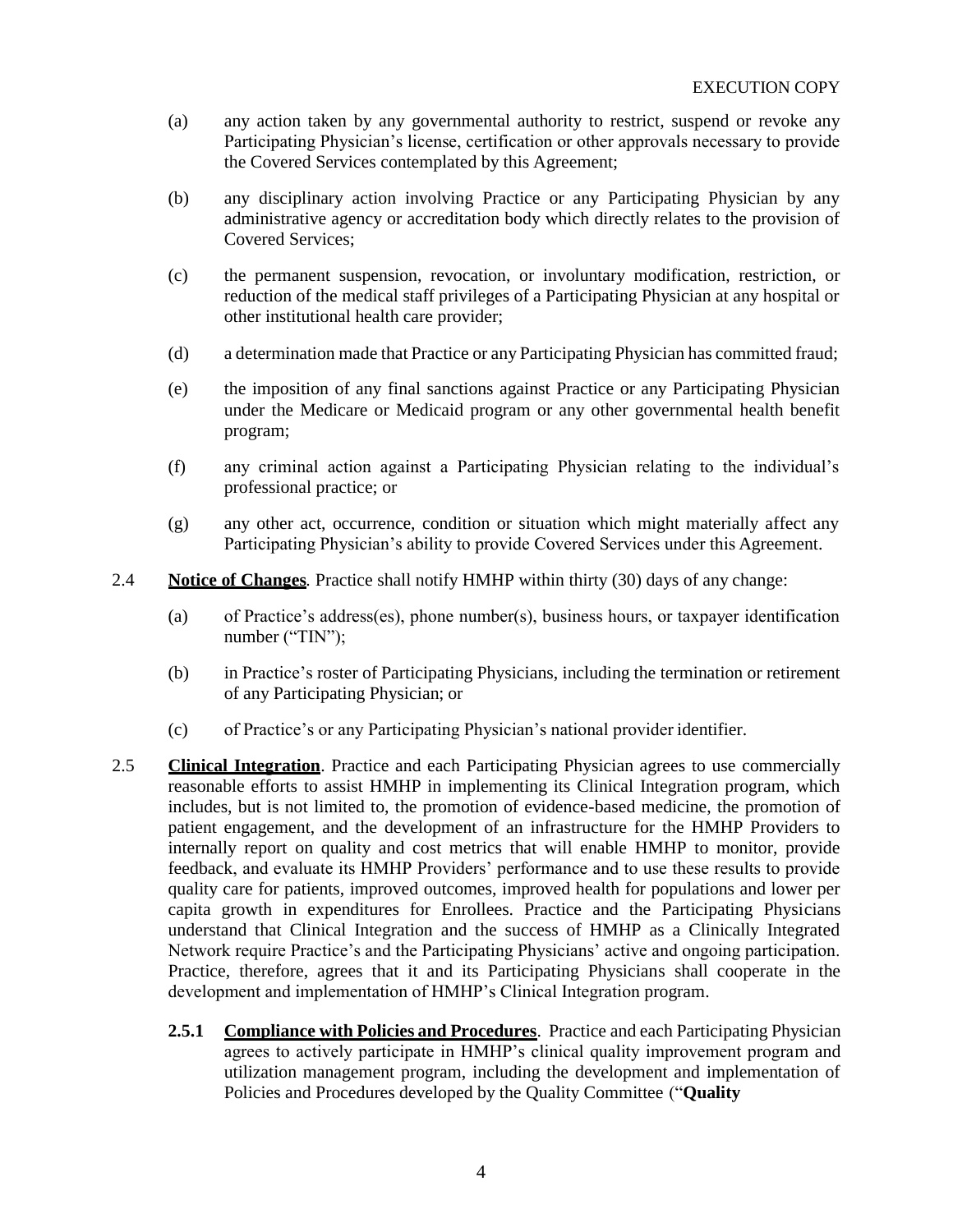**Committee**"), with the involvement and feedback of Participating Physicians and other HMHP Providers, and adopted by the Board. The Practice and each Participating Physician agree to comply with HMHP guidelines and protocols, within the time frame set by the HMHP Board, and to comply with the Hackensack Meridian Health hospital(s) evidence-based protocols and guidelines. Practice and the Participating Physicians understand that the Quality Committee will monitor compliance of the Practice and the Participating Physicians with the Policies and Procedures, and Practice and the Participating Physicians agree to work in good faith with the Quality Committee to improve performance and address any deficiencies in performance and to comply with all policies and procedures relating to patient grievances and complaints.

- 2.5.2 **Exchange of Protected Health Information**. Practice and the Participating Physicians shall participate in the Hackensack Meridian Health Information Exchange ("Hackensack Meridian HIE"). The current Hackensack Meridian HIE is Jersey Health Connect. Practice shall obtain from each patient all consents, authorizations, or other permissions required by HIPAA and other state or federal laws or regulations to facilitate the exchange of clinical information, including Protected Health Information, by it and the Participating Physicians with the Meridian HIE and other HMHP Providers who have a treatment relationship with Practice's patients.
- 2.5.3 **Health Information Technology**. Each Participating Physician shall use the computerized physician order entry ("CPOE") system and electronic signature at Hackensack Meridian Health hospitals and designated partner companies to facilitate the collection of information and data. If HMHP deems it necessary that Practice and the Participating Physicians use other health information technology (e.g., web-based solutions and portals that facilitate data exchange, process referrals, create patient registries, or track clinical performance) to enable the Parties to meet their respective obligations under this Agreement or any Payor Contract, Practice and the Participating Physicians agree to implement the specific technology and agree to attend, and require Practice staff to attend, technology training sessions scheduled by HMHP or its agents.
- 2.5.4 **Participation in HMHP Activities**. If the HMHP Board requests that Practice designate a Participating Physician to serve on the Quality Committee or another committee of HMHP, Practice will consider the request in good faith and identify a Participating Physician, mutually agreeable to HMHP and to Practice, to so serve. If Practice determines that serving on the Quality Committee or any other HMHP committee will constitute a serious hardship or undue burden to Practice such that no Participating Physician is able or willing to serve, Practice will provide an explanation to the HMHP Board or its designated representative, which will promptly consider Practice's circumstances. The HMHP Board will not unreasonably withhold its consent to Practice's request that it not provide a Participating Physician to serve on the Quality Committee or other HMHP committee. Practice shall also cooperate with HMHP in supplying Participating Physicians for the following Clinical Integration activities:
	- (a) leading a training session regarding a guideline or protocol;
	- (b) developing, reviewing, or providing feedback on Policies and Procedures;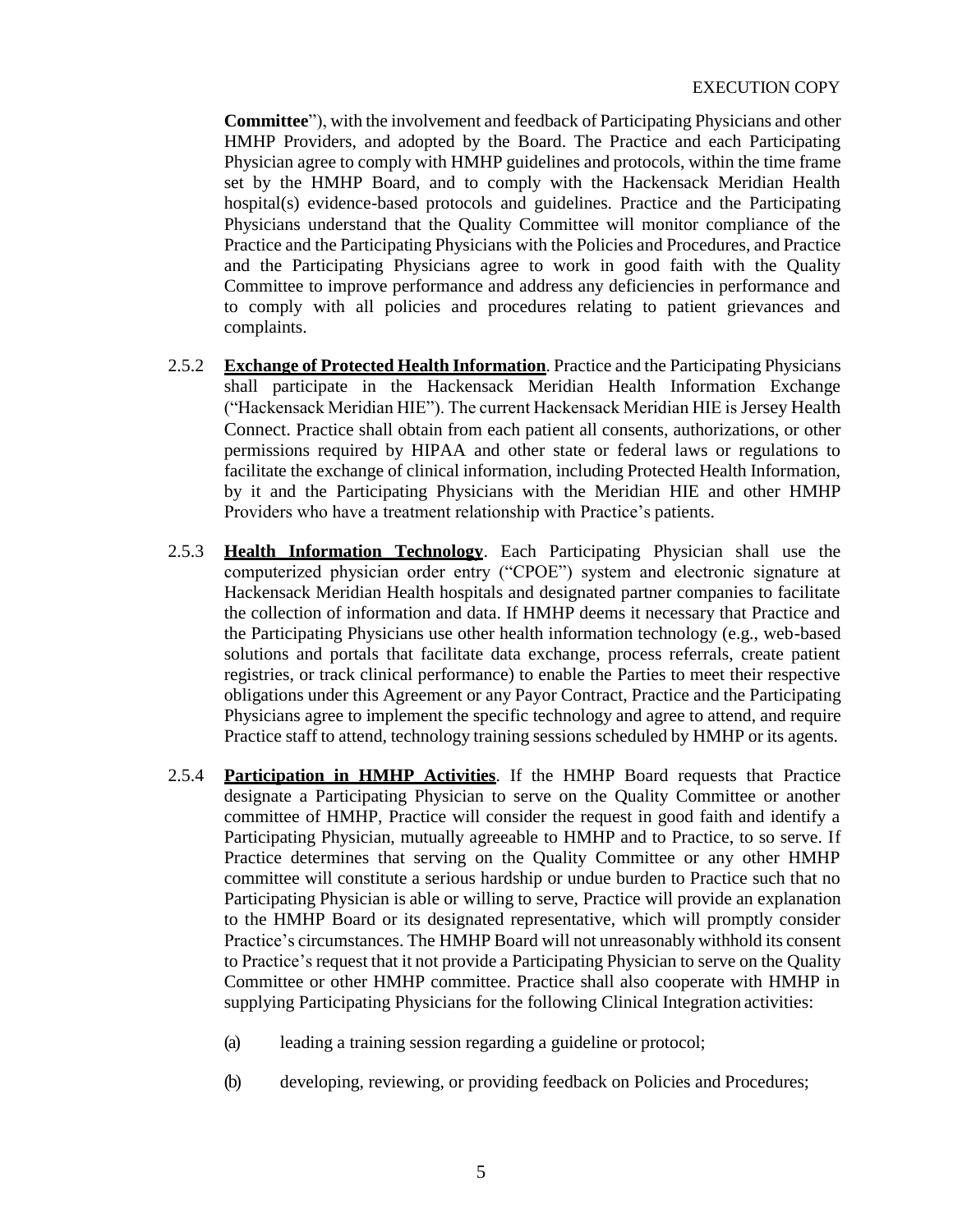- (c) reviewing patient records of a HMHP Provider and making recommendations for improvement; or
- (d) mentoring a HMHP Provider for reasonable periods of time as determined by the Quality Committee.
- 2.5.5 **Referrals***.* As required by a Payor Contract and to ensure the success of the HMHP's Clinical Integration program to achieve quality and cost efficiencies in the delivery of Covered Services, Practice and the Participating Physicians shall refer Enrollees, when medically appropriate, only to other HMHP Providers. Notwithstanding the foregoing, Participating Physicians may refer Enrollees to a non HMHP Provider where: (i) the Enrollee exercises his or her choice for admission to, or services or treatment from, such facility or provider; (ii) the Enrollee's benefit plan permits the Enrollee to make such election; and (iii) the Participating Physician obtains authorization from HMHP's medical director in advance of such referral.
- 2.5.6 **Access and Availability**. Practice and each Participating Physician agree to HMHP standards of access and availability, as set by the HMHP Board which shall include (i) making Covered Services available to Enrollees during normal business hours, and (ii) being available, directly or through a coverage arrangement, to provide emergency Covered Services on a twenty-four (24) hour, seven (7) day per week basis.

# 2.6 **Participation in Payor Contracts**.

- 2.6.1 **Non-exclusive Agent**. Practice hereby appoints HMHP as its true and lawful attorneyin-fact for the limited purposes of negotiating and executing Payor Contracts. Practice shall execute any agreements, and/or cause the Participating Physicians to execute any agreements, determined by any state or federal regulatory body or agency to be necessary for the regulatory approval and full implementation of any Health Benefit Plan or Payor Contract.
- 2.6.2 **Panels**. It is the intention of HMHP to include Practice in all Payor Contracts. Practice understands, however, that participation in a Payor Contract may be limited based on the unique needs and requirements of a Payor, and, thus, Practice agrees that nothing herein guarantees Practice's or Participating Physicians' right to participate in any Payor Contract.
- 2.6.3 **Performance Incentive Arrangements and Shared Savings Arrangements**. HMHP may enter into Payor contracts under which HMHP Providers are paid for Covered Services under their existing, direct contracts with Payors, but are eligible to receive a financial incentive from the Payor through HMHP for meeting certain quality and utilization metrics ("**Performance Incentive Arrangements**"). HMHP may also enter into Payor contracts under which HMHP Providers are paid for Covered Services under their existing, direct contracts with Payors, but are eligible to share with other HMHP Providers any savings achieved by HMHP for the efficient delivery of care ("**Shared Savings Arrangements**"). The Practice and Participating Physicians hereby agree to participate in any and all performance incentive arrangements or shared savings arrangements (hereafter, "**Incentive Arrangements**") HMHP may negotiate with Payors. Under these Incentive Arrangements, HMHP Providers shall not be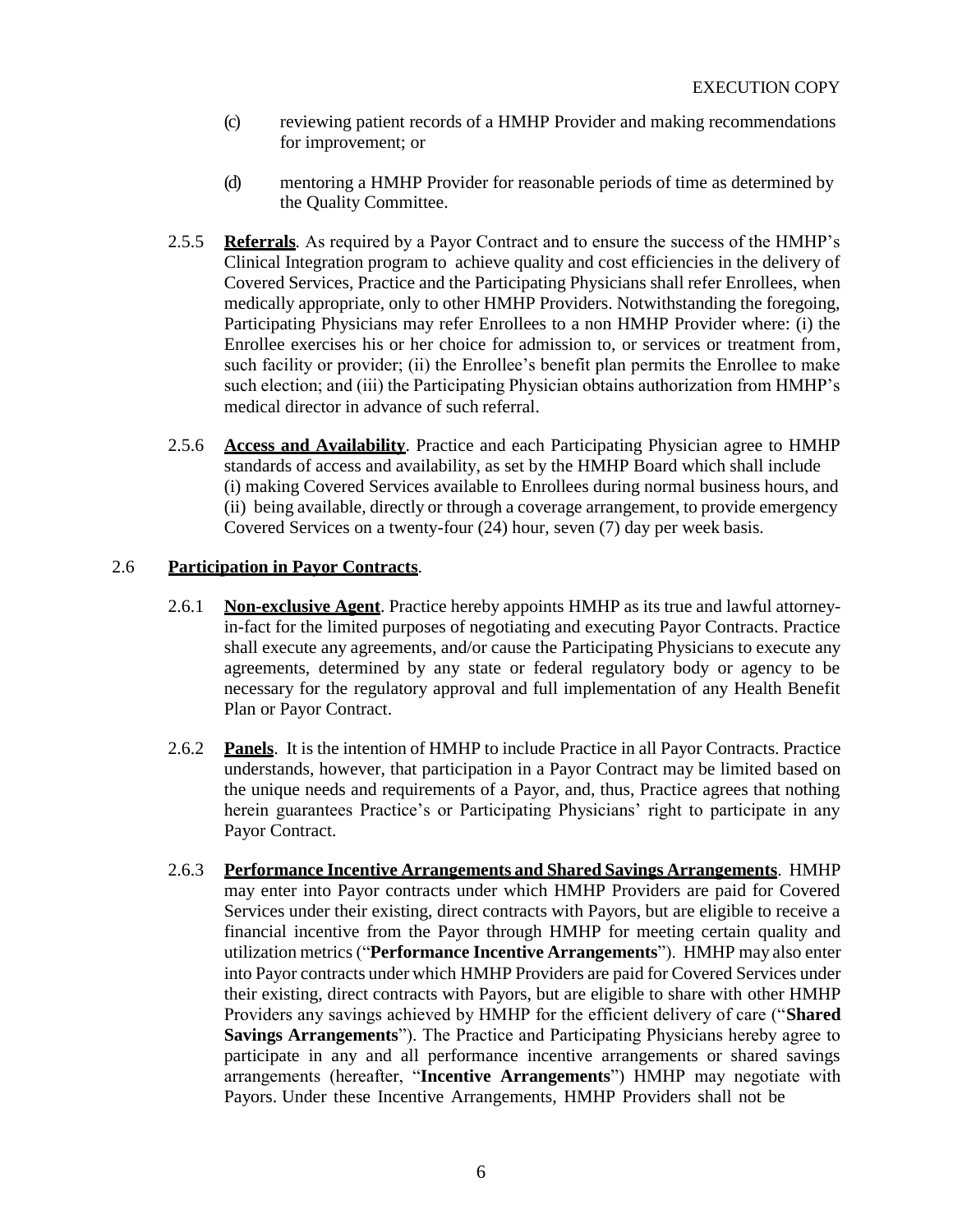guaranteed payments, but also shall not be required to make any payments in the event quality, utilization or cost metrics are not achieved. HMHP will adopt specific Policies and Procedures regarding the requirements Practice and Participating Physicians must meet to be eligible to receive payments under the Incentive Arrangements. The Practice and Participating Physicians understand that such Incentive Arrangements are intended to encourage Practice and the Participating Physicians to adhere to HMHP's quality improvement and utilization management programs.

- 2.6.3.1 **Direct Contracts**. Practice understands and agrees that if an Incentive Arrangement requires Practice to have a direct contract with the Payor and:
	- (a) Practice does not have a direct contract with that Payor, Practice will be ineligible to participate in that Incentive Arrangement; or
	- (b) Practice does not have a direct contract with that Payor and Practice later enters into a contract with that Payor, Practice's participation in the Incentive Arrangement shall be at the discretion of HMHP; or
	- (c) Practice's direct contract terminates prior to the end of the Incentive Arrangement, Practice shall give HMHP written notice promptly and Practice's participation in that Incentive Arrangement shall terminate.
- 2.6.4 **Clinical Integration Payor Contracts**. At such time as HMHP implements its Clinical Integration program as a Clinically Integrated Network, HMHP may negotiate and enter into contracts with Payors that include all terms related to the delivery of Covered Services, including price and other terms related to payment ("**CI Payor Contracts**"). CI Payor Contracts will be presented to the Practice, and Practice will have a reasonable time to decline to participate ("**Opt Out Election**"). Participating Physicians shall participate in and faithfully perform the conditions of CI Payor Contracts in which the Practice participates. If Practice does not provide an Opt Out Election for a CI Payor Contract, any agreement between Practice and that Payor for the same Health Benefit Plans shall be superseded by HMHP's Payor Contract, unless otherwise agreed by HMHP and the Payor.
- 2.6.5 **Financial Risk-Sharing Contracts**. To the extent permitted by state law, HMHP may enter into a Payor Contract under which HMHP and its Providers will acceptfinancial risk for the delivery of Covered Services ("**Risk Payor Contracts**"). Risk Payor Contracts will be presented to the Practice, and Practice will have an Opt Out Election for each Risk Payor Contract. Participating Physicians shall participate in and faithfully perform the conditions of Risk Payor Contracts in which the Practice participates. If Practice does not provide an Opt Out Election for a Risk Payor Contract, any agreement between Practice and that Payor for the same Health Benefit Plans shall be superseded by HMHP's Payor Contract, unless otherwise agreed by HMHP and the Payor.
- 2.6.6 **Opt Out Election**. HMHP shall provide Practice notice of each new CI Payor Contract and Risk Payor Contract. If Practice chooses to exercise an Opt Out Election, Practice shall have thirty (30) days from receipt of notice from HMHP regarding the proposed new CI Payor Contract or Risk Payor Contract to provide an Opt Out Election for the new Payor Contract. If HMHP does not receive such notice post-marked within such thirty (30) day period, the new Payor Contract shall be deemed accepted by, and shall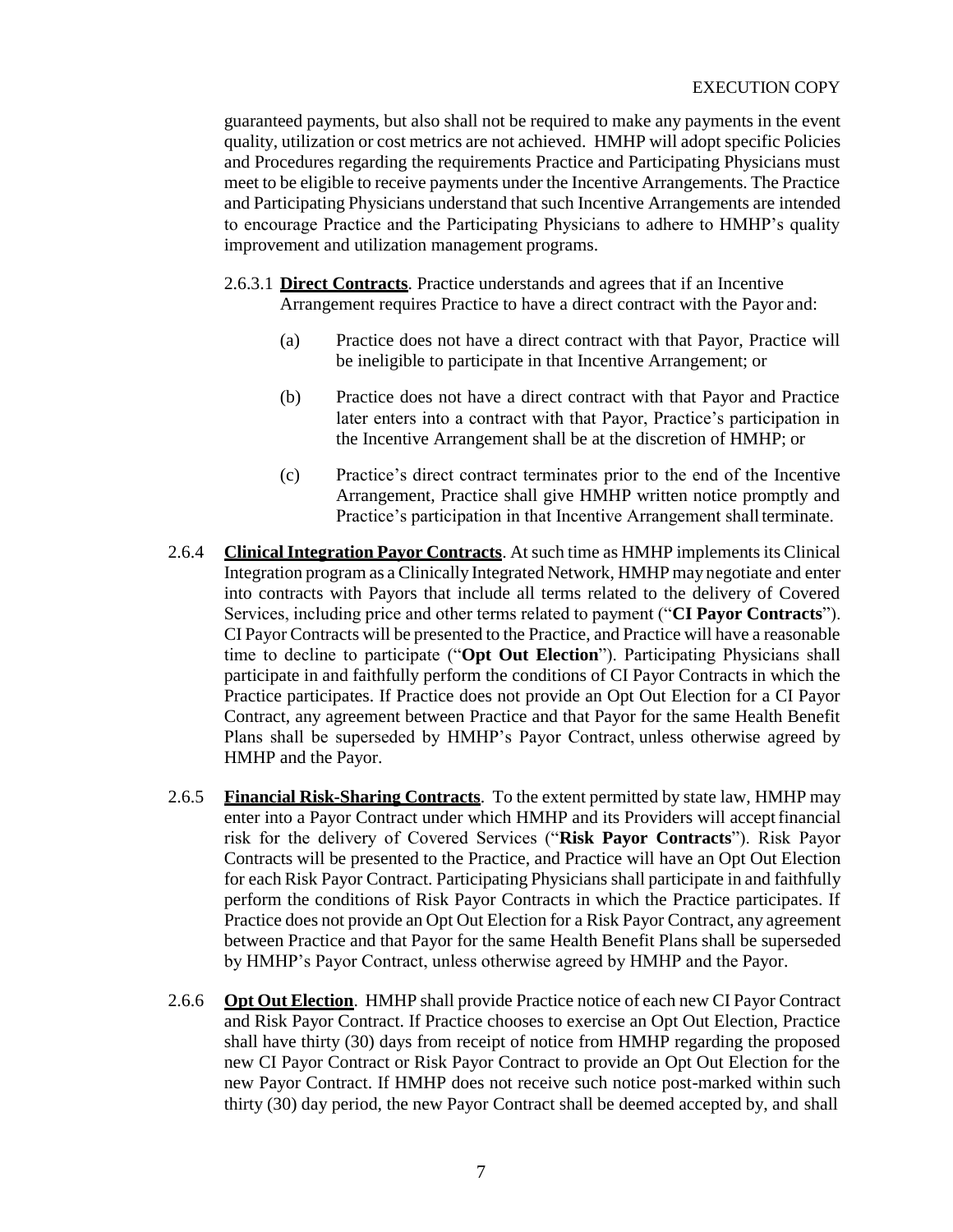be binding upon, Practice and the Participating Physicians. Notwithstanding anything to the contrary herein, any decision by Practice to provide an Opt Out Election for any CI Payor Contract or Risk Payor Contract shall not affect the status of Practice in all other Payor Contracts referenced herein and shall not be deemed a termination of this Agreement.

# **2.6.7 General Payment Provisions for CI Payor Contracts and Risk Payor Contracts**.

All payment terms for CI Payor Contracts and Risk Payor Contracts will be provided to the Practice as set forth in subsections 2.6.4 and 2.6.5 above. General terms applicable to CI Payor Contracts and Risk Payor Contracts are described in **Schedule 2.6.7**. The terms of CI Payor Contracts and Risk Payor Contracts may be amended at any time and shall be binding upon the Practice subject to the following: (i) the Practice shall be provided with written notice of the amendment and shall have thirty (30) days after receipt of the written notice to advise HMHP that it objects to the amendment and is electing to terminate participation in the Payor Contract that is the subject of the amendment as of the effective date of the amendment; and (ii) in the event the Practice does not provide notice as required in (i) above, the Practice shall be deemed to have accepted and agreed to the amendment as of the stated effective date.

## 2.6.8 **Participation is Non-Exclusive**.

- (a) Nothing in this Agreement shall be construed to restrict Practice from providing, or entering into other contracts or agreements to provide, Covered Services to individuals who are not Enrollees or to enter into agreements with Payors for products not covered by HMHP's Payor Contracts, provided that such activities do not hinder or conflict with Practice's and the Participating Physicians' ability to perform their respective duties and obligations under this Agreement.
- (b) Nothing herein is intended to prohibit Practice's or Participating Physicians' participation in other physician-hospital organizations, independent practice associations, preferred provider organizations, accountable care organizations or other networks, HMOs or other managed care plans; provided, however, that Practice may not participate in a payor contract through any other network or provider organization that would inhibit Practice's ability to participate in HMHP's Payor Contracts.
- 2.7 **Credentialing**. Practice shall cooperate, and shall ensure that Participating Physicians cooperate, with the credentialing process implemented by HMHP or any Payor with which HMHP contracts ("**Credentialing**"). Practice and each Participating Physician understands that HMHP and Payors will rely on the Credentialing forms Practice completes, including but not limited to the location where Covered Services may be offered, and Practice agrees to notify HMHP or the Payor immediately of any material change in any information provided in a Credentialing form. Practice acknowledges that any material misstatement or omission on the Credentialing forms may constitute cause for a Participating Physician's termination from participation under this Agreement by HMHP.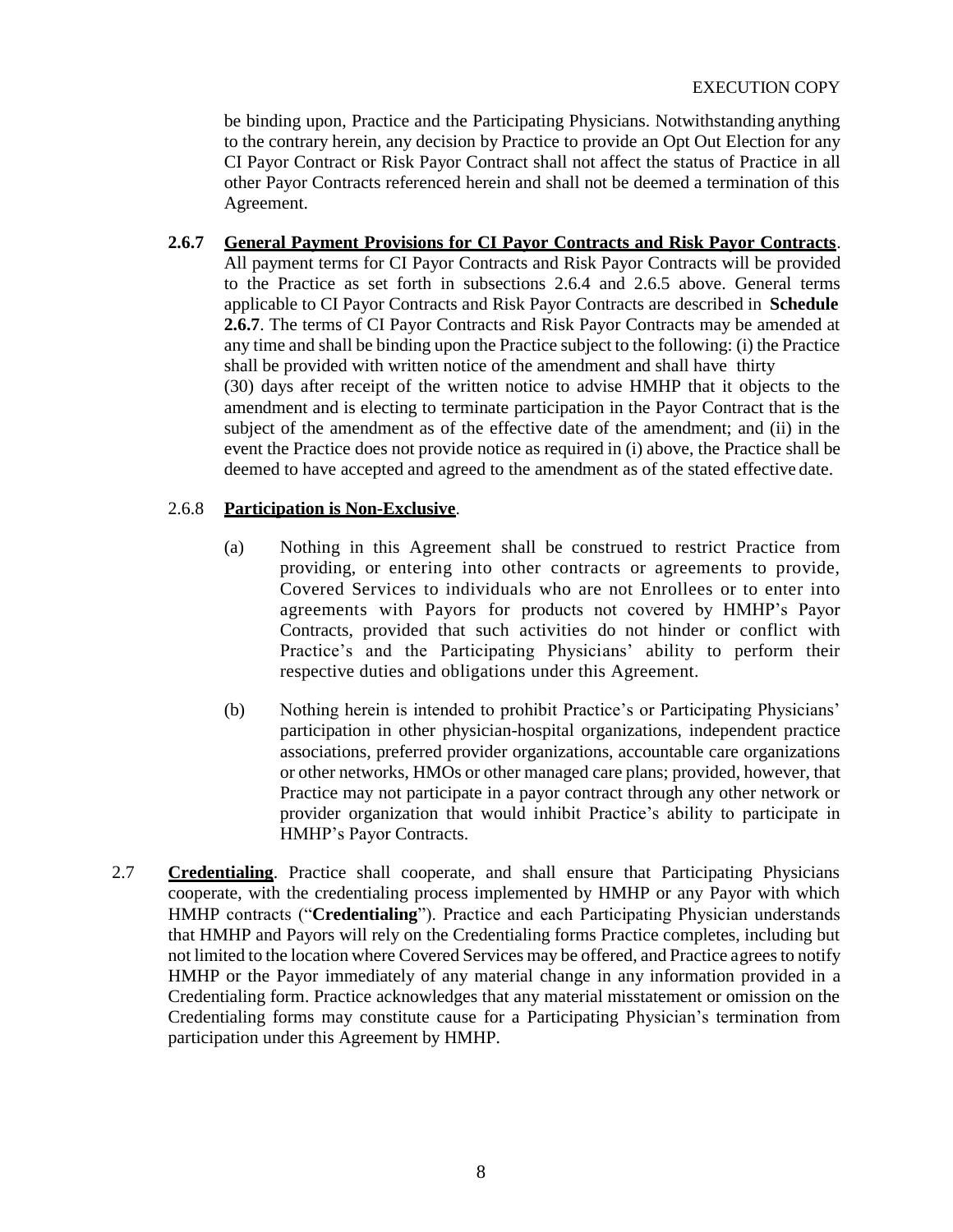# 2.8 **Records**.

- (a) Practice and the Participating Physicians shall maintain medical records regarding Covered Services rendered to Enrollees for the period of years and in a format that complies with state and federal law, rules and regulations, Policies and Procedures, and Payor Contracts. These records must be adequate to permit assessment of all Covered Services rendered. This obligation shall survive termination of this Agreement.
- (b) All records, books, and papers of Practice pertaining to Enrollees of Payors shall be open to inspection upon reasonable notice and during normal business hours by HMHP, the respective Payor, and authorized state and federal authorities, for purposes of quality improvement and utilization management and as otherwise required by state and federal laws. Such disclosure shall be subject to, and limited by, HIPAA and all applicable state and federal laws relating to confidentiality and privacy of patient records. Practice shall make records available without charge upon request of HMHP or any state or federal agency. The cost of preparing copies of records requested by Payors shall be paid by the party or parties requesting said records, unless otherwise specified in the Payor Contract. In calculating such cost, Practice shall comply with applicable laws regarding charges for copies of records. Practice will provide such records directly to the applicable requestor(i.e., Payor or authorized state and/orfederal authorities), unless otherwise directed by HMHP.
- 2.9 **Compliance with Law**. The Practice and the Participating Physicians shall comply with any and all applicable federal and state laws, regulations and rules, CMS instructions and guidance, including, without limitation, (a) federal criminal law; (b) the False Claims Act (31 USC 3729 et seq.); (c) the anti-kickback statute (42 USC 1320a-7b(b)); (d) the civil monetary penalties law (42 USC 1320a-7a); (e) the physician self-referral law (42 USC 1395nn); and (f) those requirements specified in each Payor Contract.
- 2.10 **Non-Discrimination**. Practice and Participating Physicians will not discriminate in the delivery of Covered Services based on race, color, creed, national origin, ancestry, religion, health status, sex, sexual orientation, disability, marital status, age, source of payment or legally prohibited factor.

# **Article 3 – HMHP Obligations**

- 3.1 **Quality Improvement and Utilization Management Activities**. As a Clinically Integrated Network, HMHP shall administer quality improvement and utilization management activities, including, but not limited to, development and implementation of Policies and Procedures and monitoring Practice's and Participating Providers' compliance. The Parties acknowledge and agree that such activities will cover only Enrollees covered by Payor Contracts and that HMHP will use clinical data relating solely to Enrollees covered by Payor Contracts for this purpose.
- 3.2 **Patient Relationship**. As a Clinically Integrated Network, HMHP may define processes to promote patient engagement, and Practice and each Participating Physician shall adopt such processes. Practice and the Participating Physicians acknowledge and agree that nothing in this Agreement shall be construed to materially alter or adversely affect any Participating Physician's relationship with his or her patients. The final decision to provide, or withhold, services is to be made by each Participating Physician with the active and informed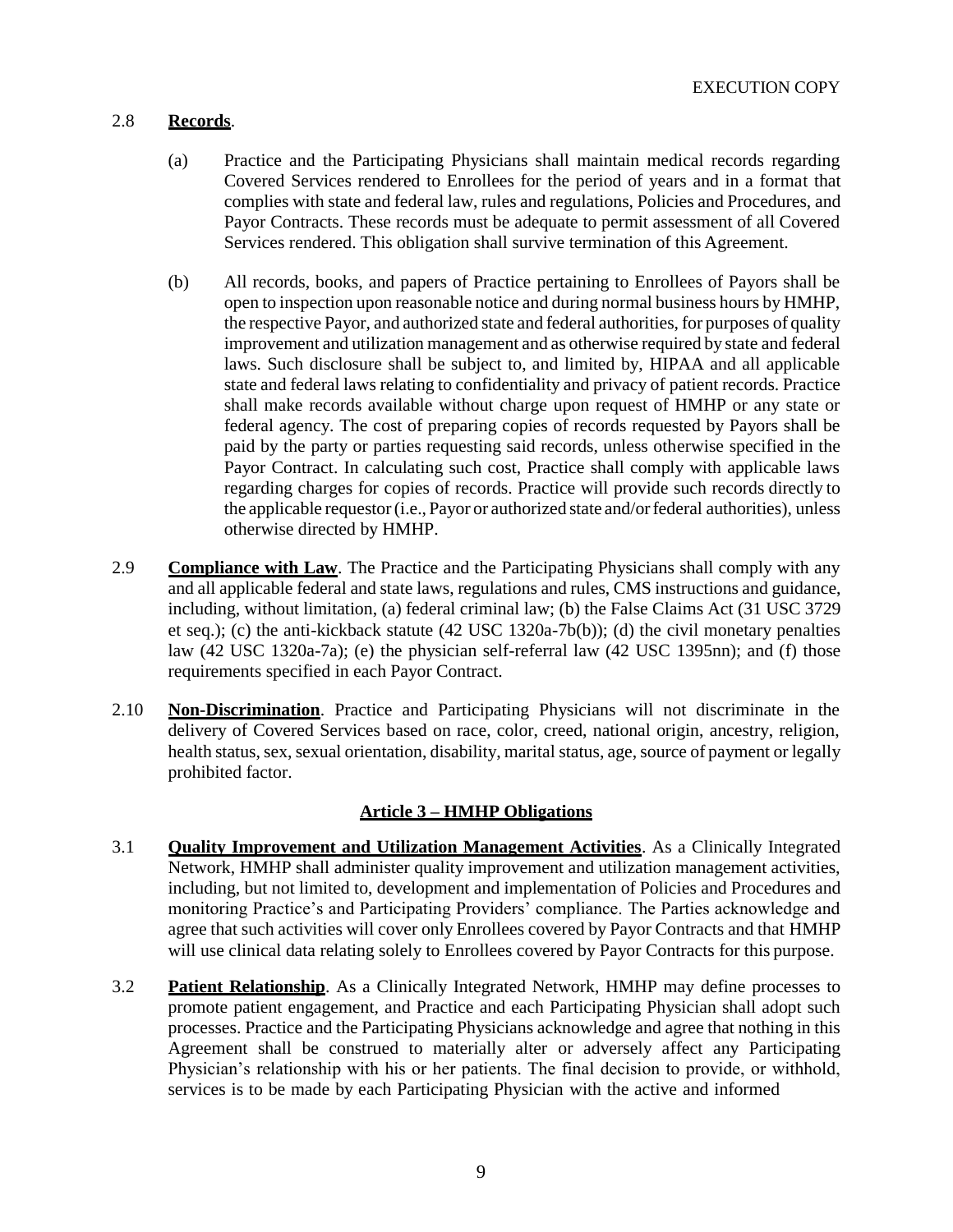participation of his or her patient and/or the patient's family or appointed medical-decision representative.

- 3.3 **Business Associate Relationship**. Practice and each Participating Physician understands that, to measure individual and group performance on the Policies and Procedures and to facilitate collaboration in patient care, HMHP will collect data and information related to the delivery of Covered Services. Practice and each Participating Physician agrees that HMHP, acting in its capacity as Practice's and each Participating Physician's business associate under the Business Associate Agreement attached hereto as **Exhibit B**, may request and receive clinical and administrative data from Practice, Payors, and other data sources pertaining to services a Participating Physician provided, or requested, on behalf of an Enrollee. Practice and each Participating Physician acknowledges and agrees that HMHP may also contact Enrollees directly to conduct patient satisfaction surveys or other efforts to obtain patient feedback. The HMHP Board shall adopt policies related to the collection, transmission, storage and use of data and information regarding the Covered Services provided by Participating Physicians. Each Party to this Agreement shall ensure that it and all personnel maintain confidentiality of all patient records, charts and other Protected Health Information in accordance with HIPAA and other state and federal laws, rules and regulations.
- 3.4 **Care Management**. HMHP may contract with Payors for HMHP to administer care management, utilization management and quality assurance programs for Payors. The Parties acknowledge and agree that such Payor programs will solely cover such Payors' respective Enrollees and that HMHP will use clinical data relating solely to those Enrollees for this purpose.
- 3.5 **Periodic Reports**. HMHP will generate, and Practice will receive, regular reports of group and individual Participating Physician performance relative to HMHP's quality improvement and utilization management programs, which Practice shall distribute to Participating Physicians. It is the intention of HMHP to provide electronic reports to Practice and the Participating Physicians via the Internet or HMHP portal.
- 3.6 **Audits and Fraud, Waste, and Abuse**. Consistent with federal regulations, Practice and the Participating Physicians shall fully cooperate with HMHP's initiatives, policies, procedures, processes, and programs relating to: (a) HMHP's auditing and oversight obligations; and (b) the identification of and remediation of identified instances or patterns of fraud, waste, and abuse (collectively "**FWA Program**"). Practice and the Participating Physicians acknowledge and agree that HMHP's FWA Program may include any process, procedure, or program that has been adopted by or contemplated by CMS or its designees.
- 3.7 **Licenses and Permits***.* HMHP will, at its sole cost and expense, obtain and keep in fullforce and effect throughout the term of this Agreement any necessary licenses and permits with respect to the operation of HMHP.

# **Article 4 – Term and Termination**

4.1 **Term**. The term of the Agreement shall commence on the Effective Date set forth on the signature page and continue for successive one year terms unless otherwise terminated in accordance with Section 4.2 below (the "Term").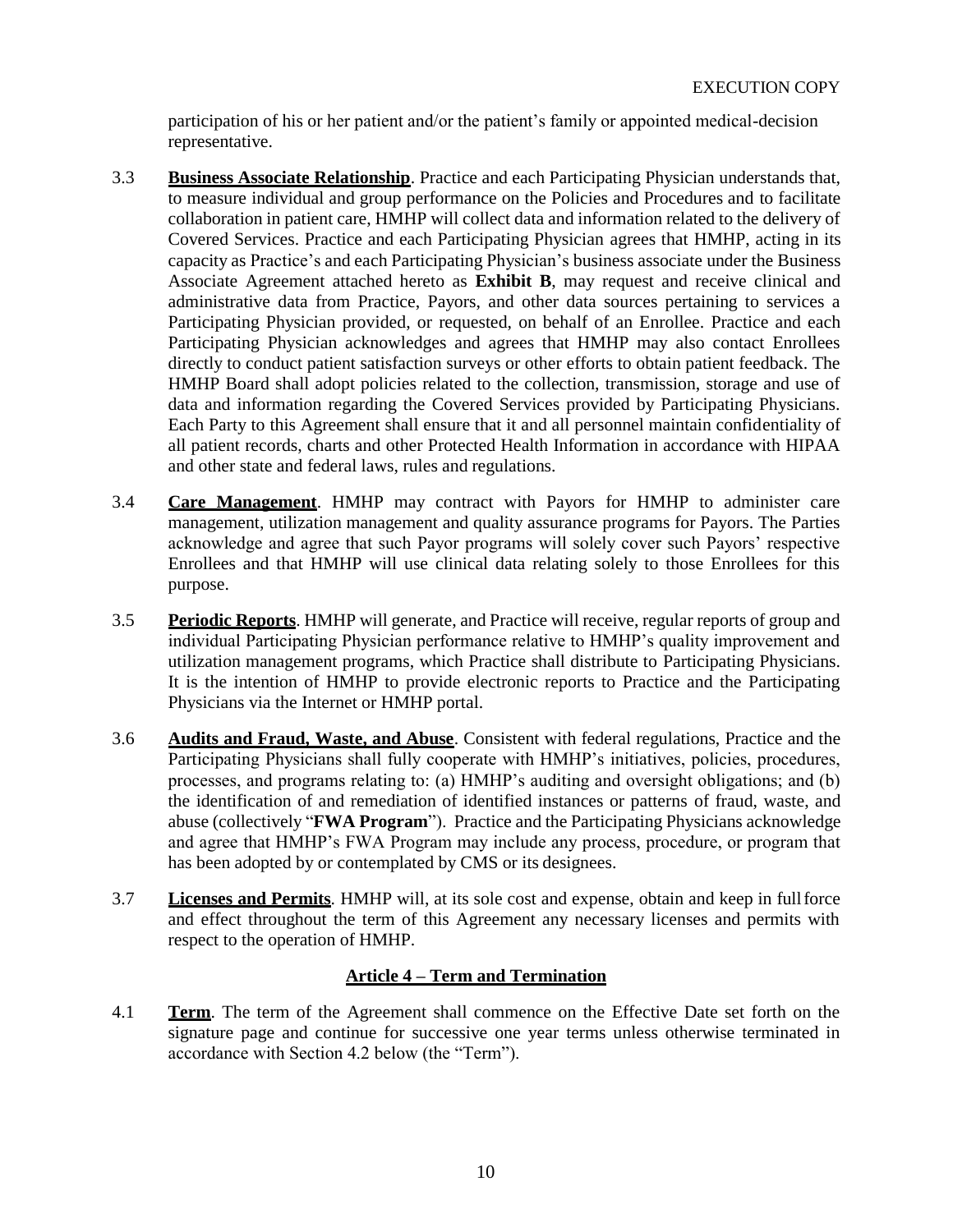# **4.2 Termination.**

4.2.1 **Termination without Cause**. Either Party may terminate this Agreement without cause at any time upon ninety (90) days prior written notice to the other Party. Practice and its Participating Physicians shall not be eligible for any payments under Incentive Arrangements unless this Agreement was in effect through the end of the applicable contract year of the Payor Contract.

# **4.2.2 Termination for Cause.**

- (a) **Immediate Termination of a Participating Physician by HMHP**. In the following cases, HMHP shall have the right to immediately terminate the participation of a Participating Physician under this Agreement:
	- (i) imminent harm to Enrollees or others;
	- (ii) in the event that the Participating Physician pleads guilty to, or is convicted of, a felony or a crime related, directly or indirectly, to the provision of Covered Services, including fraud; or
	- (iii) suspension, revocation, or restriction of the Participating Physician's license, registration by a state licensing board or other governmental agency, or medical staff privileges.
- (b) **Termination for Breach**. Either HMHP or Practice may terminate this Agreement immediately upon written notice in the event the other Party materially breaches any of the provisions contained herein; provided, however, the breaching Party shall have been given written notice of such breach and has failed to cure such breach within thirty (30) days of receipt of such notice. The written notice shall set forth the nature and details of the breach with sufficient specificity as to fully describe the nature of the alleged breach.
- (c) **Termination for Insolvency***.* Either HMHP or Practice may terminate this Agreement upon the bankruptcy, dissolution, insolvency, reorganization, liquidation, or assignment for the benefit of creditors of a Party, or the filing of a petition for bankruptcy by or against a Party which is not dismissed within sixty (60) days of the filing thereof, or a Party becoming subject to the administration of its assetsin any voluntary or involuntary creditors proceeding and any such proceeding is not dismissed within sixty (60) days of the filing thereof.

# **Article 5 – General**

5.1 **Notice**. All notices that may be or are required to be given, served or sent by any Party to any other Party pursuant to this Agreement shall be in writing and shall be sent by overnight courier service; mailed by certified mail, return receipt requested, postage prepaid; or transmitted by facsimile, addressed to the address set forth on the signature page. Each notice or communication shall be deemed received and effective at the time shown on the delivery receipt, if delivered by courier service; three days after being mailed if sent by certified mail; or upon successful transmission, if sent by facsimile.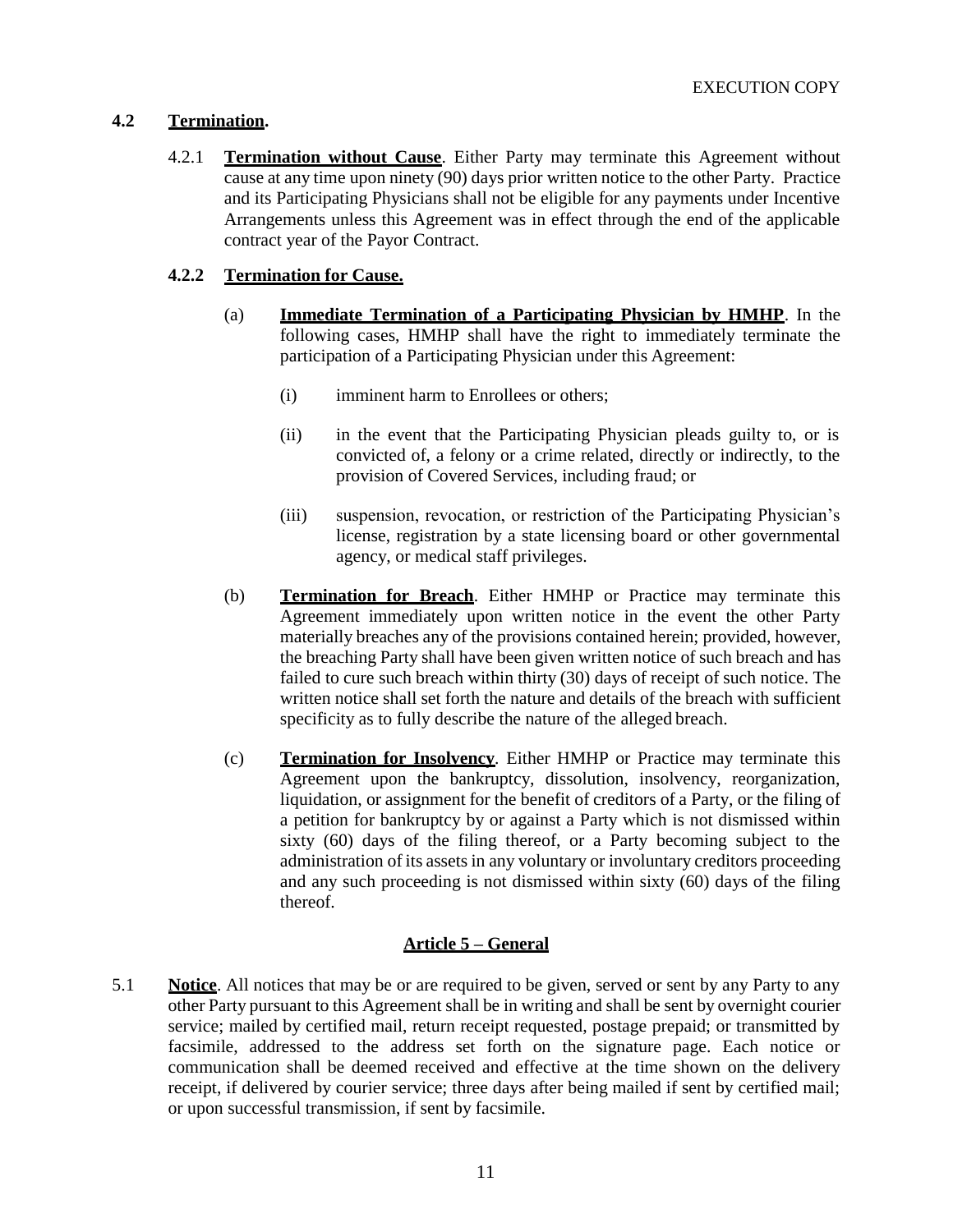- 5.2 **Dispute Resolution**. In the event of any dispute under this Agreement, the Parties agree that they will initially attempt to resolve the dispute informally by meeting during a thirty (30) day period in an attempt to resolve the dispute. In the event a good faith effort to resolve the dispute has not produced a mutually agreeable resolution during the thirty (30) day period, the Parties may mutually agree to extend the time period in which to settle their dispute, and, if no such extension is agree upon, either Party may pursue its rights in a judicial proceeding.
- 5.3 **Assignment**. No assignment of rights or delegation of obligations hereunder shall be valid without the specific written consent of the Parties hereto. Notwithstanding the foregoing, HMHP may assign or transfer, by operation of law or otherwise, any or all of its rights or delegate any or all of its obligations under this Agreement to Hackensack Meridian Health, Inc. ("**Hackensack Meridian Health**") or an affiliated entity (corporation or limited liability company) of Hackensack Meridian Health on the same terms provided in this Agreement upon written notice to Practice.
- 5.4 **Amendment**. This Agreement may be amended or modified in writing as mutually agreed upon by the Parties. Additionally, the following provisions shall govern amendments to the Agreement: (i) Amendments necessary to effect compliance with laws, regulations, accreditation standards, or a court order do not require the consent of Practice and shall be effective as stated in HMHP's notice of amendment; and (ii) Except as otherwise set forth in Section 2.6.7 relating to amendment of CI Payor Contracts and Risk Payor Contracts, Practice shall be provided with written notice of an amendment to this Agreement by HMHP and shall have thirty (30) days after receipt of the written notice to advise HMHP that it objects to the amendment and is electing to terminate this Agreement as of the effective date of the amendment. In the event Practice does not provide notice as required in (ii) above, the Practice shall be deemed to have accepted and agreed to the amendment as of the stated effective date.
- 5.5 **Confidentiality**. This Agreement is confidential between the Parties, and the Parties shall not release information concerning this Agreement or any activities undertaken in compliance therewith (including but not limited to the terms of any Payor Contracts) (collectively, "**Confidential Information**"), to any person without the consent of the other Party. Notwithstanding the foregoing, each Party may disclose Confidential Information (a) to its directors, trustees, managers, officers, employees, consultants, advisors, affiliates, counsel, and accountants on an as-needed basis to the extent such party agrees to keep such information confidential, and (b) as required by applicable law. In addition, HMHP may release information concerning this Agreement to HMHP's governing board, Hackensack Meridian Health's governing board and those agencies having jurisdiction over the operations of Hackensack Meridian Health and its affiliates.
- 5.6 **Third Party Beneficiaries**. This Agreement is entered into by and between HMHP and Practice, for itself and on behalf of its Participating Physicians for HMHP's and Practice's benefit. Participating Physicians shall have no individual right to bring an action or claim against HMHP and shall address all issues (including payment) with the Practice. Except as specifically provided herein, no third party shall have any right to enforce any right or enjoy any benefit created or established under this Agreement.
- 5.7 **Waiver**. No waiver may be deemed to have been made unless made expressly in writing and signed by the waiving Party. The waiver by either Party of a breach or violation of any provision of this Agreement shall not operate as, or be construed to be, a waiver of any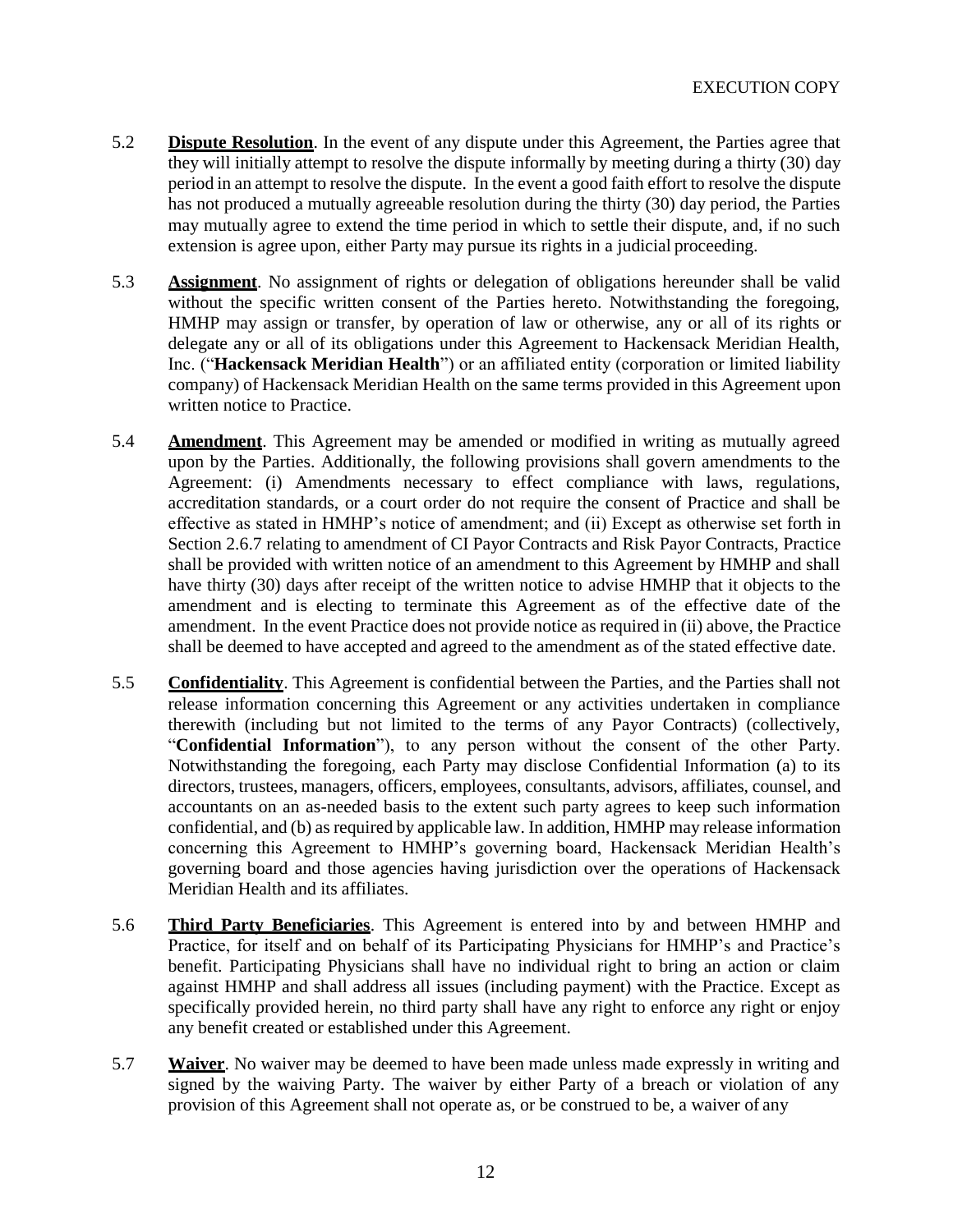subsequent breach of the same or other provision hereof. No failure by either Party to insist upon the strict performance of any provision of this Agreement may be construed as depriving that Party of the right to insist on strict performance of that provision or of any other provision in the future.

- 5.8 **Independent Contractor Relationship**. This Agreement is not intended to create nor shall be construed to create any relationship between HMHP and Practice other than that of independent entities contracting for the purpose of effecting provisions of this Agreement.
- 5.9 **Entire Agreement**. This Agreement, including all exhibits and attachments hereto, constitutes the entire agreement of the Parties hereto with respect to the subject matter hereof and supersedes any prior or contemporaneous oral and written understandings or agreements.
- 5.10 **Jurisdiction**. This Agreement and any claim of any kind under any theory of law will be governed by and construed in accordance with the laws of the State of New Jersey, including all matters of construction, validity, performance and enforcement and without giving effect to contrary principles of conflict of laws.
- 5.11 **Counterparts**. This Agreement may be executed in any number of counterparts, each of which shall be deemed an original, but all of which shall constitute one and the same instrument. Signatures to this Agreement that are distributed to the Parties via facsimile or other electronic means (including PDF) shall have the same effect as if distributed in original form to all Parties.
- 5.12 **Severability**. Each provision of this Agreement is intended to be severable. If any term or provision is illegal or invalid for any reason whatsoever, such illegality or invalidity shall not affect the validity of the remainder of this Agreement.
- 5.13 **Liability**. HMHP shall not exercise control over any Participating Physician's exercise of medical judgment and shall not, by entering into and performing its obligations under this Agreement, become liable for any of the liabilities, claims, actions or losses of Practice or any Participating Physician including, without limitation, any and all liability, claims, and causes of action arising out of or related to any loss, damage, or injury claimed by an Enrollee or other third party in connection with the delivery of Covered Services. Neither party shall have any liability whatsoever for damages suffered on account of the acts or omissions of any employee, agent or independent contractor of the other party.

# (SIGNATURE PAGE FOLLOWS)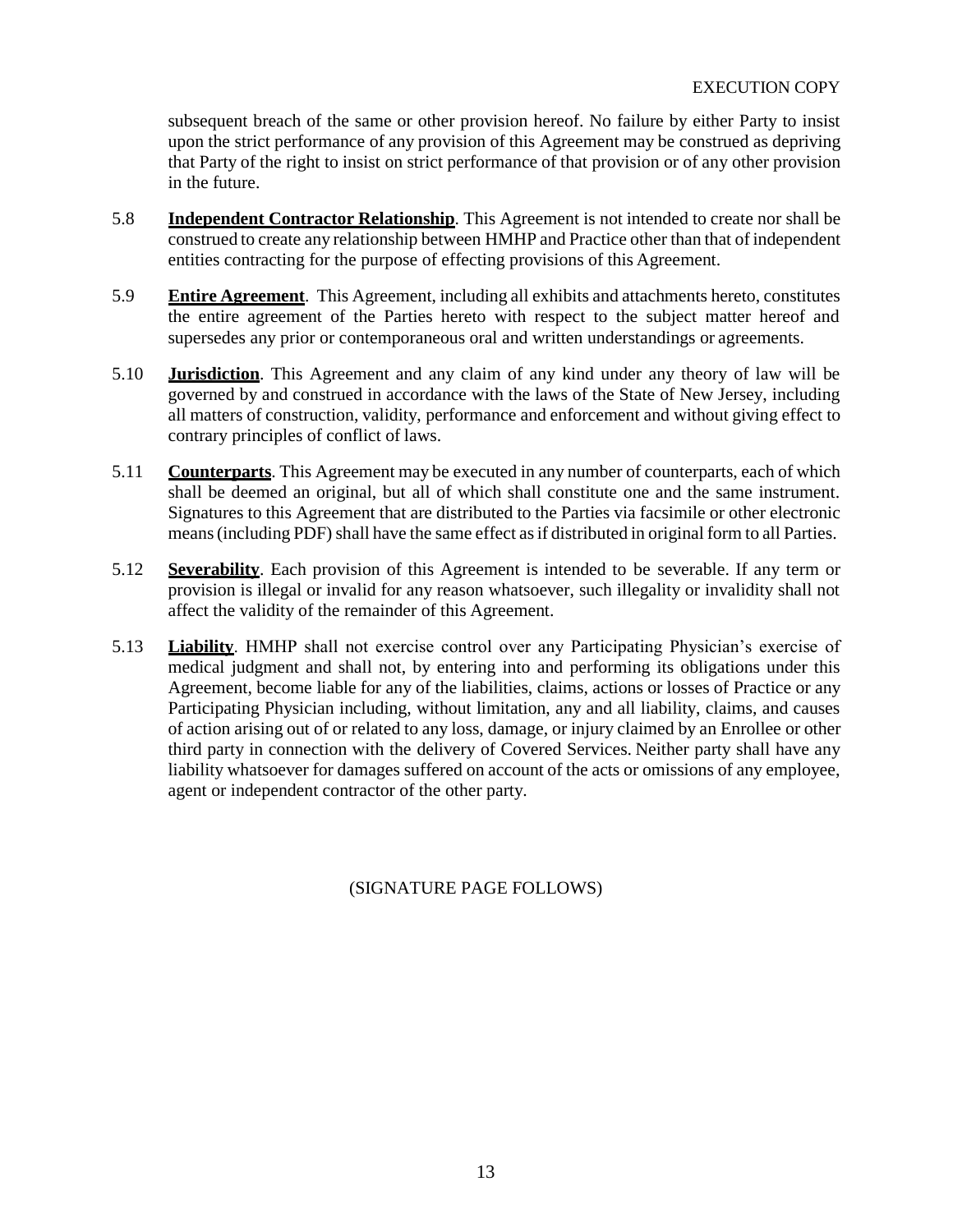The Practice and HMHP have executed this Agreement as of the Effective Date.

|  |  | <b>PRACTICE NAME:</b> |
|--|--|-----------------------|

#### **(Print Name of Practice)**

**Signature:**

**Name (Print):**

Title: <u>\_\_\_\_\_\_\_\_\_\_\_\_\_\_\_</u>

# **PRACTICE NAME: HMHP:**

## **HACKENSACK MERIDIAN HEALTH PARTNERS**

**Signature:**

**Name:** 

**Effective Date:**

**Title: Senior Vice President, Physician Enterprise**

**Tax ID No.:**

**Organization National Provider Identifier (NPI):**

**Practice Address for Notices:**

<u> 1989 - Johann Barn, mars ann an t-Amhain an t-Amhain an t-Amhain an t-Amhain an t-Amhain an t-Amhain an t-A</u>

<u> 1989 - Johann Barn, mars ann an t-Amhain Aonaich an t-Aonaich an t-Aonaich ann an t-Aonaich ann an t-Aonaich</u>

<u> 1989 - Johann Barn, mars ann an t-Amhain Aonaich an t-Aonaich an t-Aonaich ann an t-Aonaich ann an t-Aonaich</u>

### **HMHP Address for Notices:**

1350 Campus Parkway

Neptune, New Jersey 07753

Attn: Senior Vice President, Physician Enterprise

**Primary Office Location:**

**Phone Number:**

L\CIN\HMHP\Indep.MD.Agr.Final.2020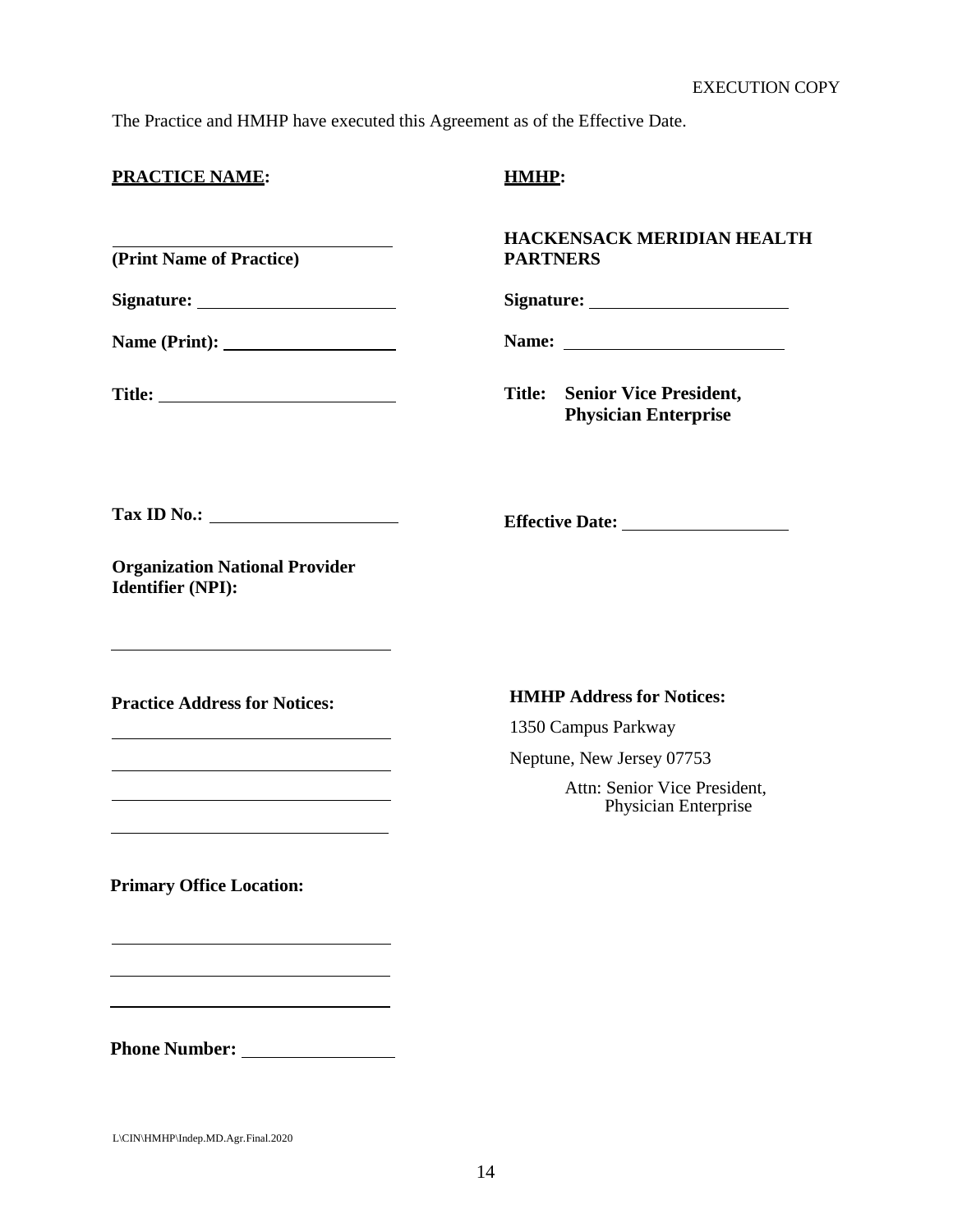# **Schedule 2.6.7**

# **General Payment Terms for CI Payor Contracts and Risk Payor Contracts**

1. **Payment**. If required in a HMHP Payor Contract, Participating Physician shall be paid the lesser of his/her regular billingrates/charges, the fee schedule or other payment arrangement in effect for the Payor Contract, as may be amended from time to time.

2. **Claims Submissions**. Practice shall submit all claims and encounter data for Covered Services provided to Enrollees by Participating Physicians in accordance with form andformat requirements of HMHP or the applicable Payor.

3. **Coordination of Benefits**. Practice acknowledges that, under applicable coordination of benefits rules, payment for Covered Services furnished to some Enrollees will be primarily the responsibility of third parties. Practice and Participating Physicians agree to assist HMHP or Payor in maximizing recoveries under coordination of benefits and agree to seek payment for suchservices from the party with primary liability prior to billing HMHP or Payor for the difference.

4. **Enrollee Billing**. Practice shall bill and collect from Enrollee all copayments, coinsurance and deductibles as specified in the Enrollee's Health Benefit Plan. Except as permitted by this Section, neither Practice nor Participating Physicians shall bill or require Enrollee to make any payment for Covered Services other than copayments, coinsurance and deductibles, if any, as specified in the Health Benefit Plan. Practice and Participating Physicians shall not bill or collect from Enrollee the difference between the payment rates agreed to in the Payor Contract and Practice's regular billing rates.

5. **Enrollee Hold Harmless**. In no event, including but not limited to nonpayment by a Payor or HMHP (if applicable), insolvency of the Payor or HMHP or breach of the Payor Contract or this Agreement, shall Practice, or its assignees or subcontractors, bill, charge, collect a deposit from, seek compensation, remuneration, or reimbursement from, or have any recourse against an Enrollee for Covered Services provided pursuant to a Payor Contract other than as provided in Section 4 above. The requirements of this Section 5 shall survive any termination of this Agreement or applicable Payor Contract for Covered Services. This clause supersedes any oral or written agreement now existing or hereafter entered into between the Parties and the Enrollee or person acting on the Enrollee's behalf. This provision shall not prohibit the collection of payment for any non-Covered Services or amounts available through coordination of benefits in accordance with the terms of this Agreement and HMHP's Policies and Procedures. The requirements of this Section 5 shall apply to all Payor Contracts subject to NJAC 11:24B-5.2(a)(10), and to such self-insured ERISA Payor Contracts that include an analogous employee/member hold harmless provision in their plan design.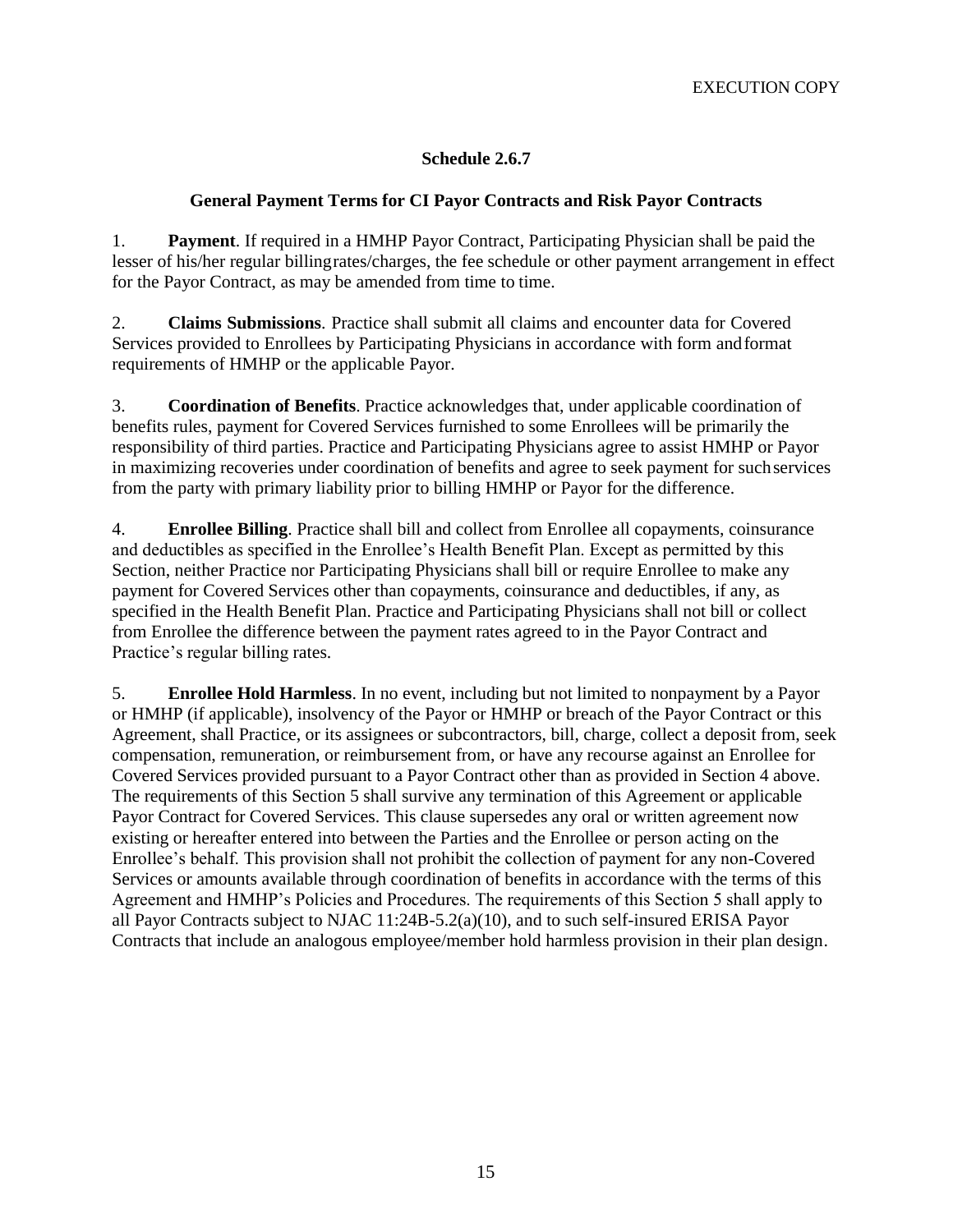# **EXHIBIT A**

## **PARTICIPATING PHYSICIANS AND PRACTITIONERS**

Listed below are the Practice's Participating Physicians and Practitioners (Nurse Practitioner, Physician Assistant, Midwife). Practice agrees to update this list as changes occur during the Term (e.g.: TIN, NPI, new hire, resignations, terminations, mergers, acquisitions, address, phone number). **All questions below must be completed.**

| <b>Name of Participating</b><br><b>Physician / Practitioner</b> | <b>National Provider</b><br><b>Identifier (NPI)</b> | <b>E-mail Address</b> | <b>Primary Specialty</b> |
|-----------------------------------------------------------------|-----------------------------------------------------|-----------------------|--------------------------|
|                                                                 |                                                     |                       |                          |
|                                                                 |                                                     |                       |                          |
|                                                                 |                                                     |                       |                          |
|                                                                 |                                                     |                       |                          |
|                                                                 |                                                     |                       |                          |
|                                                                 |                                                     |                       |                          |

**Does the Practice and its Physicians and Practitioners use an Electronic Medical Record (EMR)?** Yes / No

### **If yes, which EMR?**

**Circle your EMR's certification:** Certified Electronic Health Record Technology (CEHRT)

Certification Commission for Health Information Technology (CCHIT)

ONC Health IT Certification Program (Program)

None of the above

|                                                    | <b>Name</b> | <b>E-mail Address</b> | Phone # |
|----------------------------------------------------|-------------|-----------------------|---------|
| <b>Primary Practice</b><br><b>Contact</b>          |             |                       |         |
| <b>Primary Billing /</b><br><b>Finance Contact</b> |             |                       |         |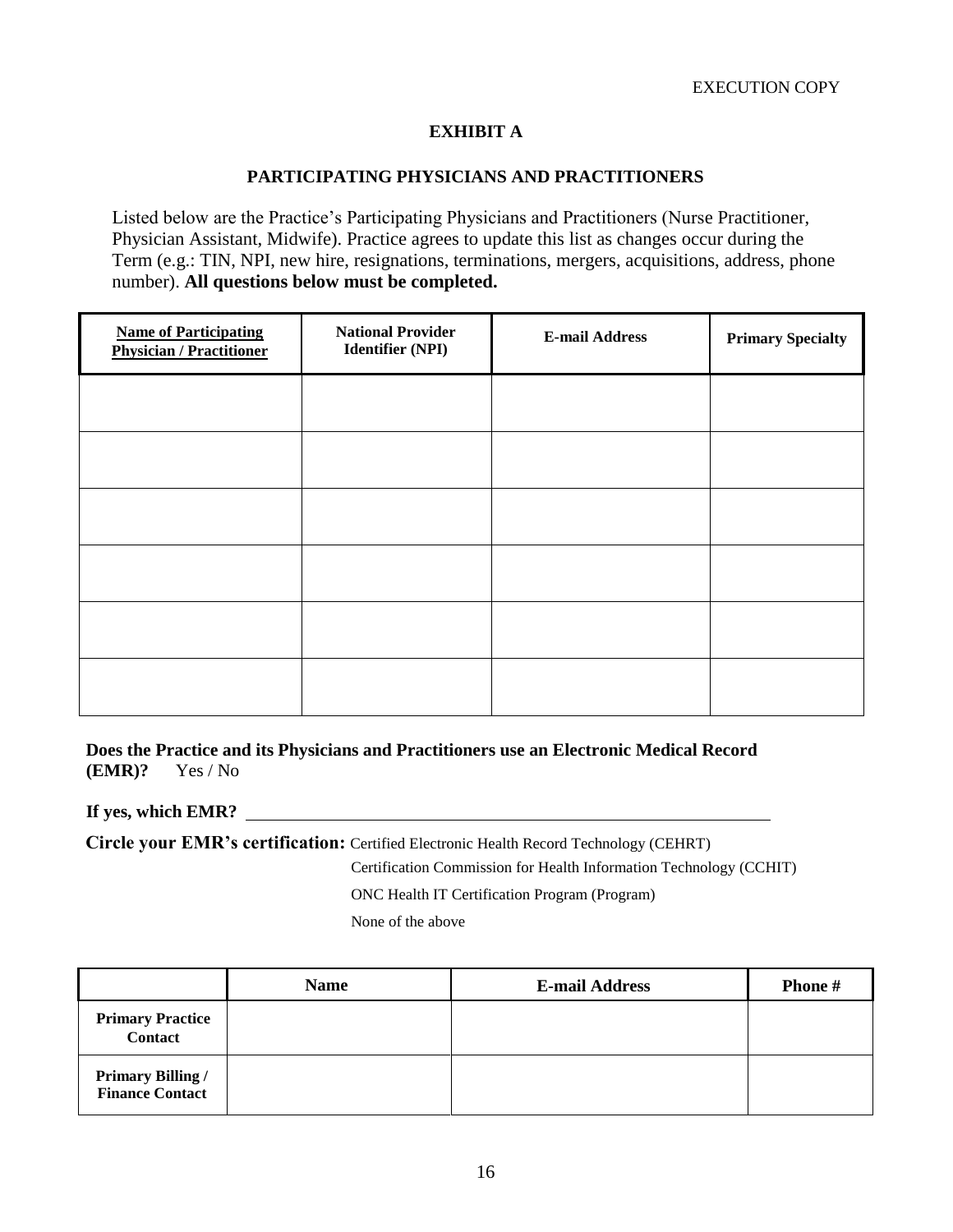### **EXHIBIT B BUSINESS ASSOCIATE AGREEMENT**

**THIS BUSINESS ASSOCIATE ADDENDUM** (the "**Agreement**" or "BAA") supplements and is made a part of the Participating Physician Practice Agreement ("**Underlying Agreement**") by and between Practice ("**Covered Entity**") and Hackensack Meridian Health Partners ("**Business Associate**") and is effective as of the effective date of the Underlying Agreement (the "**Effective Date**"). Covered Entity and Business Associate are sometimes referred to herein as the "Parties," or individually as a "Party."

#### RECITALS

WHEREAS, Business Associate has contracted with physician practice groups, including Covered Entity, that employ physicians and other licensed health care providers who have agreed to participate in Business Associate's Network for purposes of Business Associate's Clinical Integration Program and Payor Contracts; and

WHEREAS, if and only to the extent that Business Associate uses and/or discloses protected health information ("PHI") in connection with the Underlying Agreement, or otherwise performs a function that is subject to protection under Health Insurance Portability and Accountability Act of 1996 ("HIPAA") and the Health Information Technology for Economic and Clinical Health ("HITECH") Act; Business Associate will comply with the responsibilities set forth herein;

NOW THEREFORE, in consideration of the mutual promises and covenants herein, and for other good and valuable consideration, the receipt and sufficiency of which is hereby acknowledged, the Parties agree as follows:

### ARTICLE 1 - DEFINITIONS

Terms used herein, but not otherwise defined, shall have meaning ascribed by the Underlying Agreement or by 45 C.F.R. parts 160, 162, and 164. Should any term set forth in the Underlying Agreement or in 45 C.F.R Parts 160, 162 or 164 conflict with any defined term herein, the definition found in the Underlying Agreement or 45 C.F.R. Parts 160, 162 and 164 shall prevail, with the regulatory definition controlling.

### ARTICLE 2 - BUSINESS ASSOCIATE OBLIGATIONS

Business Associate agrees to comply with applicable federal confidentiality and security laws, specifically the provisions of the HIPAA Rules and the HITECH Act applicable to business associates, including:

2.1 Use and Disclosure of PHI. Except as otherwise permitted by this Agreement, the HIPAA Rules, or applicable law, Business Associate shall not make any uses or disclosures of PHI except as necessary to provide services to, or on behalf of, Covered Entity as described in the Underlying Agreement, and shall not use or disclose PHI that would violate the HIPAA Rules or HITECH Act if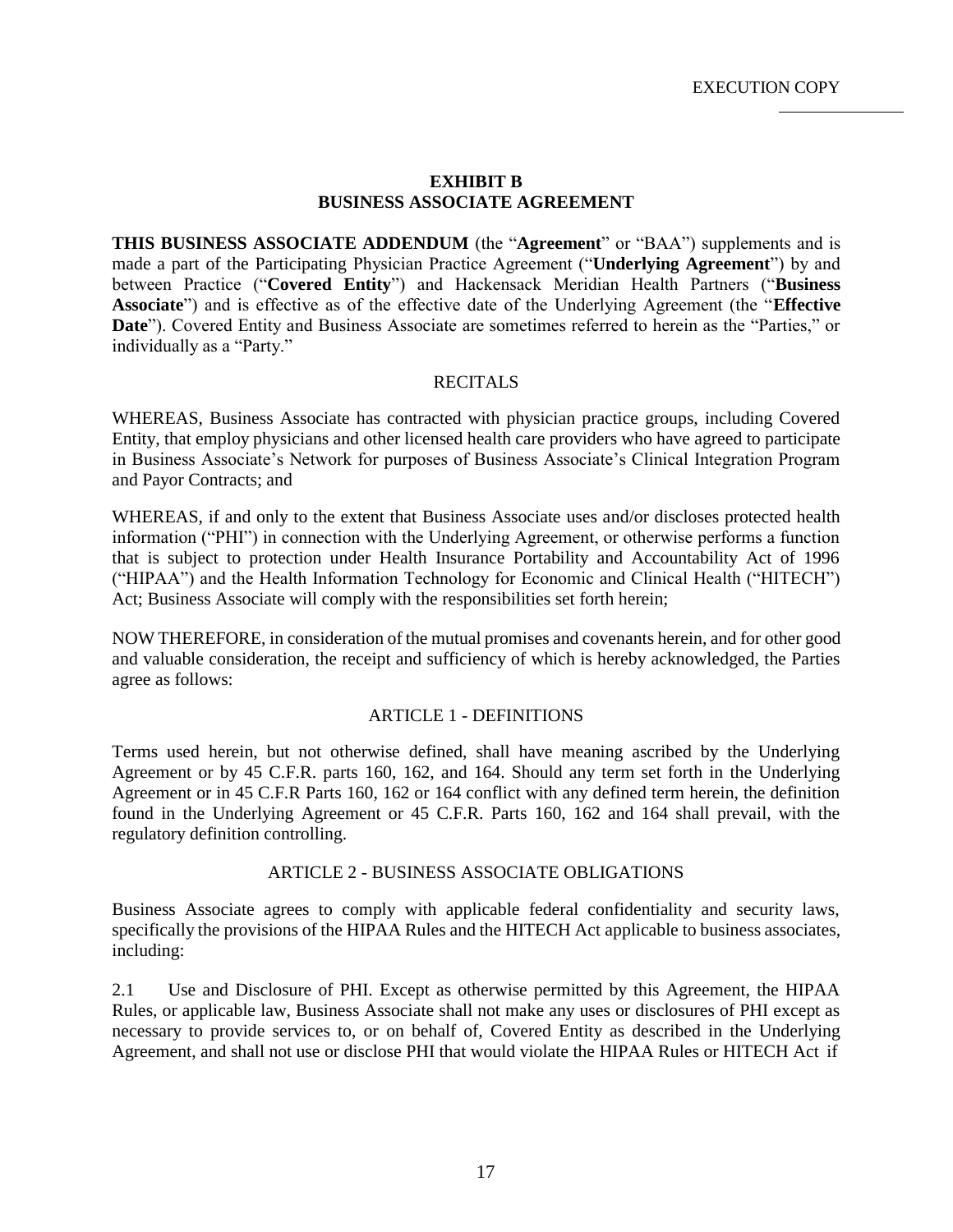## EXECUTION COPY

used or disclosed byCovered Entity; provided, however, Business Associate may use and disclose PHI as necessary for the proper management and administration of Business Associate, or to carry out its legal responsibilities, consistent with Covered Entity's minimum necessary policies and procedures. Business Associate may not use or disclose PHI which it creates, receives, maintains or transmits for or on behalf of the Covered Entity for any purpose except as otherwise provided by the Agreement and this BAA. Business Associate agrees to review and understand any state privacy and security laws to the extent that such laws are not preempted by HIPAA, as may be amended from time to time. Business Associate acknowledges that it shall comply specifically with the HIPAA Security Rule, and, to the extent that Business Associate is to carry out one or more of Covered Entity's obligations under the Privacy Rule, it shall comply with the requirements of the Privacy Rule which apply to Covered Entity in the performance of such obligation(s). Business Associate shall in such cases:

2.1.1 provide information to members of its workforce using or disclosing PHI regarding the confidentiality requirements in the HIPAA Rules and this Agreement;

2.1.2 obtain reasonable assurances, in writing from the person or entity to whom the PHI is disclosed that: (i) the PHI will be held in confidence and further used and disclosed only as required by law or for the purpose for which it was disclosed to the person or entity; and (ii) the person or entity will notify Business Associate of any instances of which it is aware in which confidentiality of the PHI has been breached; and

2.1.3 agree to notify the Privacy Officer of Covered Entity of any instances of which it is aware in which the PHI is used or disclosed for a purpose that is not otherwise provided for in this Agreement or for a purpose not expressly permitted by the HIPAA Rules or HITECH Act.

2.2 Marketing; Sale of PHI. Business Associate may not use or disclose PHI for marketing purposes. Marketing includes any communication which would encourage the recipient to use or purchase a product or service. Business Associate may not use or disclose PHI where it has directly or indirectly received remuneration, financial or otherwise, from or on behalf of the recipient of the PHI in exchange for the PHI. "Sale" is not limited to circumstances where a transfer of ownership occurs, and would include access, license or lease agreements.

2.3 Disclosure to Agents and Subcontractors. If Business Associate discloses PHI received from Covered Entity, or created or received by Business Associate on behalf of Covered Entity to Agent, or another subcontractor, Business Associate shall contractually require Agent, or the subcontractor, to agree to the same restrictions and conditions as apply to Business Associate under this Agreement. Business Associate shall contractually require that Agent, or any subcontractor, agrees to implement reasonable and appropriate safeguards to protect the confidentiality, integrity, and availability of the electronic PHI that it creates, receives, maintains, or transmits on behalf of Covered Entity. Business Associate shall be liable to Covered Entity for any acts, failures or omissions of a subcontractor in providing the services as if they were Business Associate's own acts, failures or omissions, to the extent permitted by law. Business Associate further expressly warrants that its agents or subcontractors which will have access to Covered Entity's PHI will be specifically advised of, and will comply in all respects with, the applicable terms of this Agreement.

2.4 Safeguards. Business Associate agrees to maintain appropriate safeguards to ensure that PHI is not used or disclosed other than as provided by this Agreement or as required by law. Business Associate shall comply with Subpart C of 45 CFR Part 164 of HIPAA. Business Associate shall implement, and shall contractually require that Agent and other subcontractors implement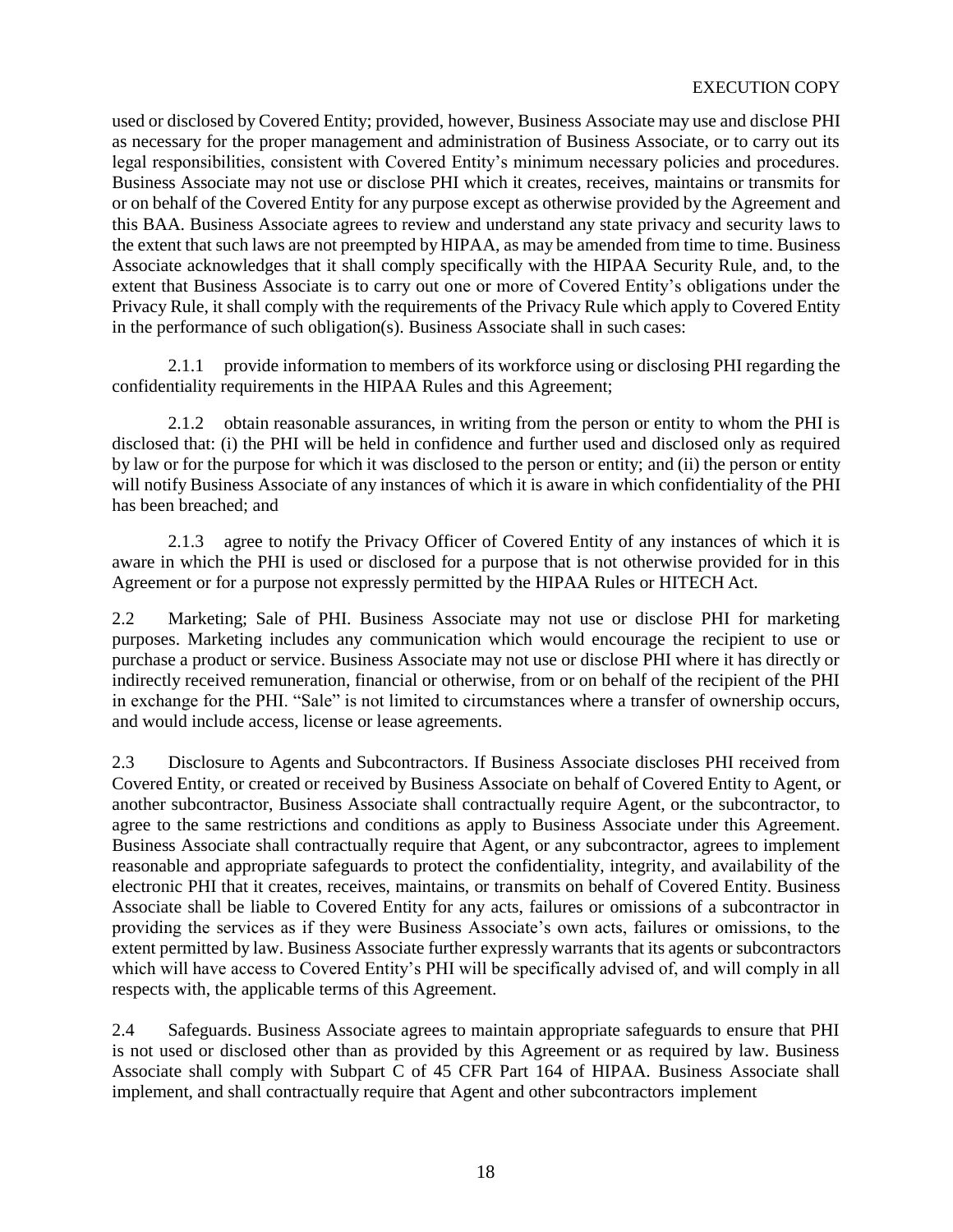administrative, physical and technical safeguards that reasonably and appropriately protect the confidentiality, integrity, and availability of any electronic PHI it creates, receives, maintains, or transmits on behalf of Covered Entity.

2.5 Individual Rights Regarding Designated Record Sets. If Business Associate maintains a Designated Record Set on behalf of Covered Entity, Business Associate agrees asfollows:

2.6 Individual Right to Copy or Inspection. Business Associate agrees that if it maintains a Designated Record Set for Covered Entity that is not maintained by Covered Entity, it will permit an Individual to inspect or copy PHI about the Individual in that set as directed by Covered Entity to meet the requirements of 45 C.F.R. § 164.524. Under the HIPAA Rules, Covered Entities are required to take action on such requests as soon as possible, but not later than 30 days following receipt of the request. Business Associate agrees to make reasonable efforts to assist Covered Entity in meeting this deadline. The information shall be provided in the form or format requested if it is readily producible in such form or format; or in summary, if the Individual has agreed in advance to accept the information in summary form. If Covered Entity maintains the requested records, it, rather than Business Associate, shall permit access according to its policies and procedures implementing the HIPAA Rules.

2.7 Individual Right to Amendment. Business Associate agrees, if it maintains PHI in a Designated Record Set, to make amendments to PHI at the request and direction of Covered Entity pursuant to 45 C.F.R. 164.526. If Business Associate maintains a record in a Designated Record Set that is not also maintained by Covered Entity, Business Associate agrees that it will accommodate an Individual's request to amend PHI only in conjunction with a determination by Covered Entity that the amendment is appropriate according to 45 C.F.R. § 164.526.

2.8 Accounting of Disclosures. Business Associate agrees to maintain documentation of the information required to provide an accounting of disclosures of PHI in accordance with 45 C.F.R. § 164.528, and to make this information available to Covered Entity upon Covered Entity's request, in order to allow Covered Entity to respond to an Individual's request for accounting of disclosures. Such accounting is limited to disclosures that were made in the six (6) years prior to the request unless required by HITECH (not including disclosures prior to the compliance date of the HIPAA Rules) and shall be provided for as long as Business Associate maintains the PHI.

2.9 Internal Practices, Policies, and Procedures. Except as otherwise specified herein, Business Associate shall make its internal practices, books, records, policies and procedures and service, related to the use and disclosure of PHI received from or on behalf of Covered Entity available to the Secretary of the Department of Health and Human Services, or its agents or subcontractors, for the determination of the Business Associate's compliance with HIPAA. To the extent permitted by law, the Business Associate shall provide a copy of information provided to the Secretary to the Covered Entity.

2.10 Minimum Necessary. Whenever required by HITECH, Business Associate shall attempt to ensure that all uses and disclosures of PHI are subject to the principle of "minimum necessary use and disclosure," i.e., that only PHI that is the minimum necessary to accomplish the intended purpose of the use, disclosure, or request is used or disclosed.

2.11 Notice of Privacy Practices. Business Associate shall abide by the limitations of Covered Entity's Notice of which it has knowledge. Any use or disclosure permitted by this Agreement may be amended by changes to Covered Entity's Notice; provided, however, that the amended Notice shall not affect permitted uses and disclosures on which Business Associate relied prior to receiving notice of such amended Notice.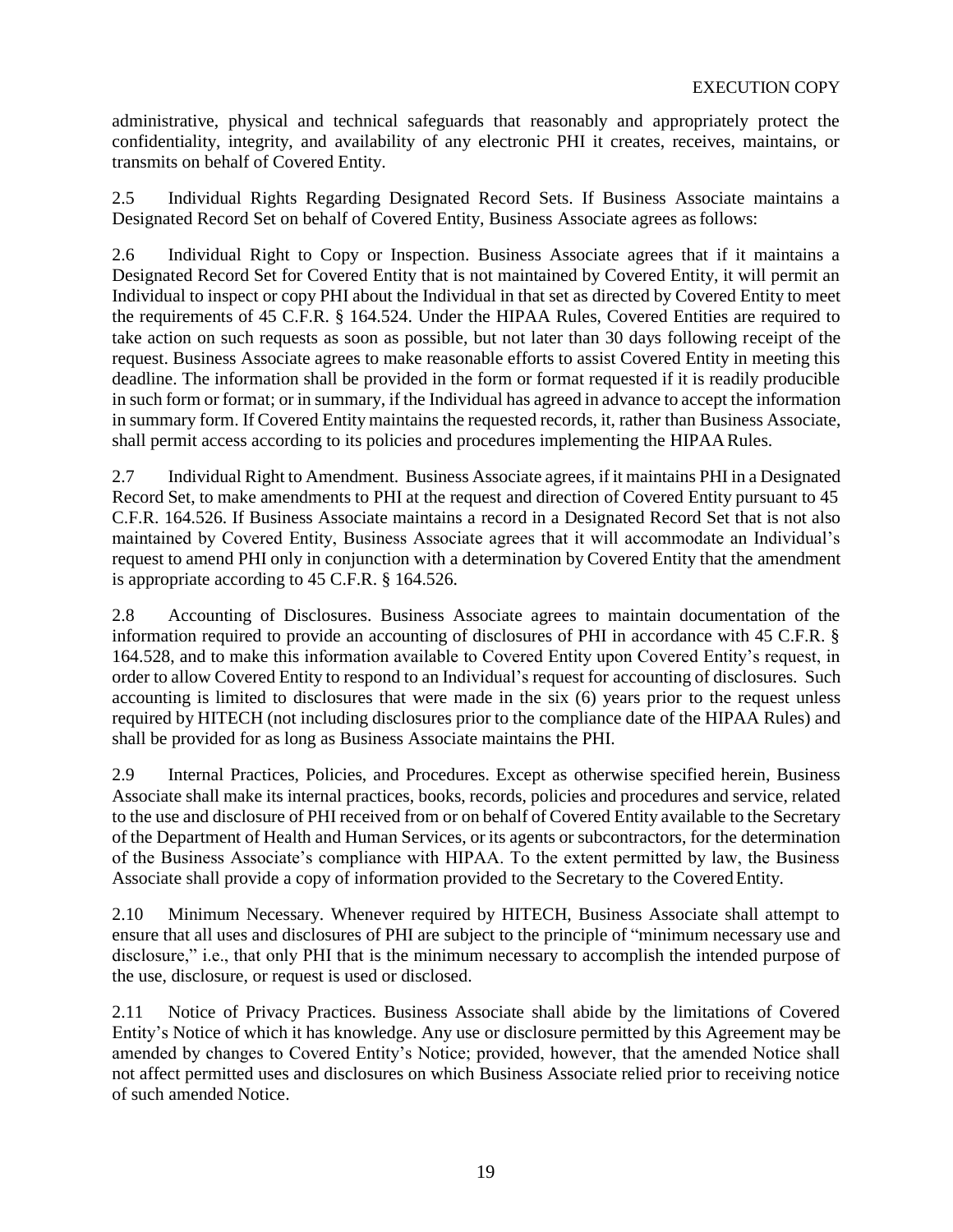### EXECUTION COPY

2.12 Security Incident/Unauthorized Disclosure of PHI. Business Associate shall report to Covered Entity, pursuant to the HITECH Act, any instances, including Security Incidents, of which it is aware in which PHI is used or disclosed for a purpose that is not otherwise provided for in this Agreement or for a purpose not expressly permitted by the HIPAA Rules. Business Associate shall be considered aware of a Breach or Security Incident as of the first day on which such Breach or Security Incident is known to Business Associate; this shall include notification to Business Associate by a Subcontractor of a Breach or Security Incident. In the event that Business Associate knows of any breach of Unsecured PHI (i.e., PHI was inappropriately used, disclosed, released, or obtained), Business Associate shall notify Covered Entity in writing within five (5) calendar days of such breach. Notification shall include, to the extent known, detailed information about the breach, including, but not limited to, the nature and circumstances of such breach, the means by which PHI was or may have been breached (e.g., stolen laptop; breach of security protocols; unauthorized access to computer systems, etc.), the names and contact information of all individuals whose PHI was used, disclosed, released, or obtained in violation of this Agreement, and such other information as Covered Entity may reasonably request. Any delay in notification must include evidence demonstrating the necessity of the delay. Business Associate shall not be required to report an immaterial incident consisting solely of trivial incidents that occur on a daily basis, such as scans, "pings," or an unsuccessful attempt to improperly access PHI that is stored in an information system under its control; provided, however, Business Associate shall maintain logs of such incidents and make such logs available to Covered Entity upon written request. The party responsible for the breach shall bear the cost of any required notifications and corrective actions (e.g. credit monitoring services).

In accordance with 45 CFR § 164.402, any acquisition, access, use or disclosure of PHI in a manner not permitted by the Privacy Rule is presumed to be a Breach unless it can be demonstrated that a low probability exists that the PHI has been compromised. Covered Entity shall have the final and exclusive right to make determinations as to whether a Breach has occurred requiring notification under the Breach Rule. In no case shall any reporting be delayed pending Business Associate's internal risk assessment of whether an unauthorized use or disclosure resulted in a low probability that the PHI has been compromised.

2.13 HIPAA Security Rule. With regard to its use and/or disclosure of PHI, Business Associate shall, at its own expense:

2.13.1 implement administrative, physical, and technical safeguards that reasonably and appropriately protect the confidentiality, integrity, and availability of the PHI that Business Associate creates, receives, maintains, or transmits on behalf of Covered Entity or its affiliates and at a minimum comply with those applicable safeguards in 45 CFR Section 164;

2.13.2 ensure that Agent and any and all of Business Associate's other subcontractors or agents to whom the Business Associate provides PHI agree in writing to implement reasonable and appropriate safeguards consistent with the requirements of 2.12.1, above, to protect such PHI; and

2.13.3 report promptly to Covered Entity any Security Incident (as defined in 45 CFR Section 164.304) relating to PHI created, received, maintained or transmitted in regards to Covered Entity, of which Business Associate becomes aware, subject to the limitations in Section 2.11 above.

2.14 Data Aggregation. As may be applicable, Business Associate is permitted to use and disclose PHI for data aggregation purposes for or on behalf of the Covered Entity, however, only in order to analyze data for permitted health care operations, and only to the extent that such use is permitted under HIPAA and the underlying Agreement.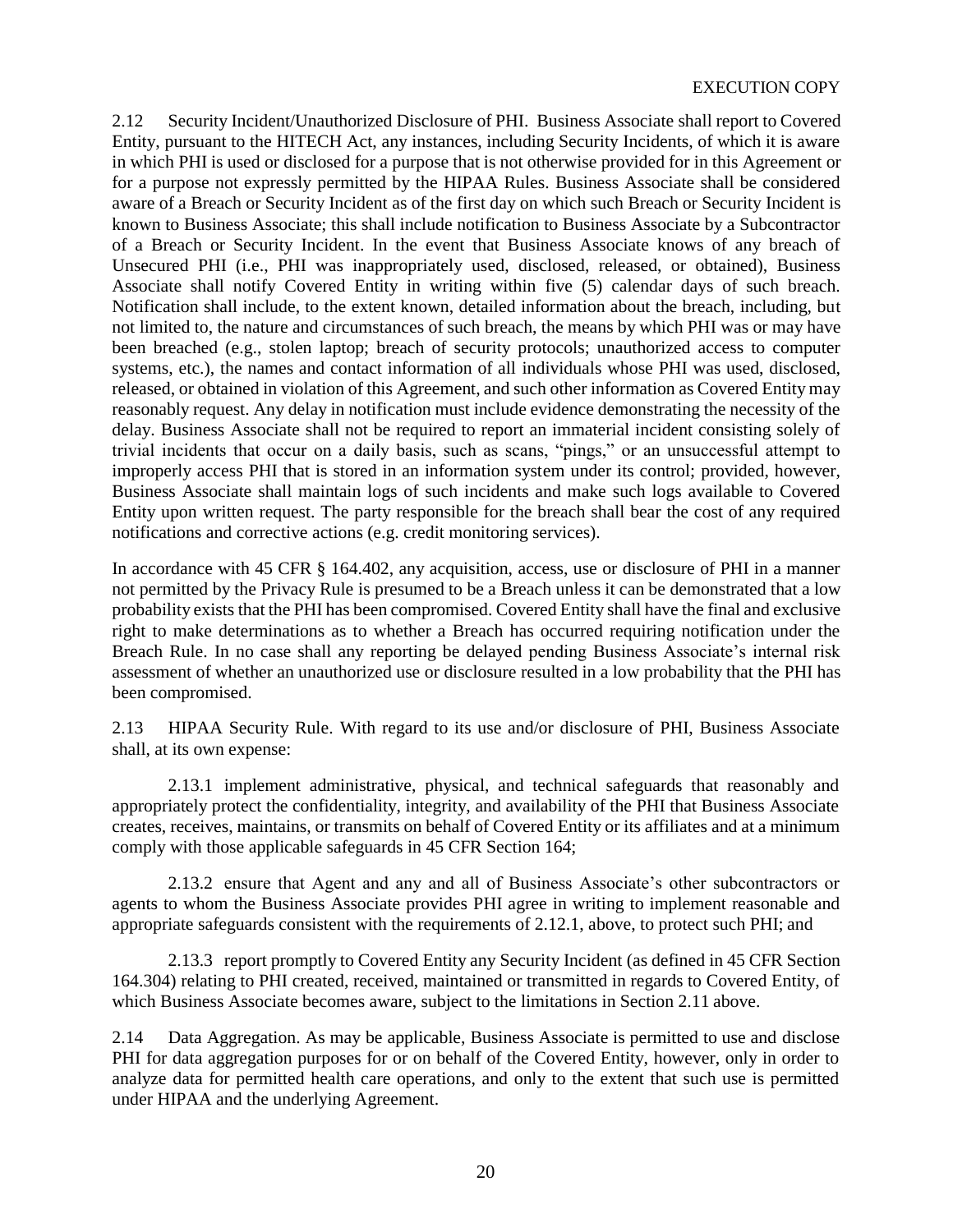2.15 De-identified Information. Business Associate may use and disclose de-identified health information if (i) the intended use is disclosed to and permitted in writing by the Covered Entity, and (ii) the de-identification is in compliance with 45 C.F.R. §164.502(d) and meets the standard and implementation specifications for de-identification under 45 C.F.R. §164.514(a) and (b) andguidance issued thereafter by HHS.

# ARTICLE 3 - COVERED ENTITY OBLIGATIONS

3.1 If deemed applicable by Covered Entity, Covered Entity shall:

3.1.1 provide Business Associate a copy of its Notice of Privacy Practices ("Notice") in accordance with 45 C.F.R. 164.520 ("Notice of Privacy Practices") as well as any changes to such Notice;

3.1.2 provide Business Associate with any changes in, or revocation of, authorizations by Individuals relating to the use and/or disclosure of PHI, if such changes affect Business Associate's permitted or required uses and/or disclosures;

3.1.3 notifyBusiness Associate of any restriction to the use and/or disclosure of PHI to which Covered Entity has agreed in accordance with 45 C.F.R. 164.522, to the extent that such restriction may affect Business Associate's use or disclosure of protected health information;

3.1.4 notify Business Associate of any amendment to PHI to which Covered Entity has agreed that affects a Designated Record Set maintained by Business Associate; and

3.1.5 if Business Associate maintains a Designated Record Set, provide Business Associate with a copy of Covered Entity's policies and procedures related to an Individual's right to: access PHI; request an amendment to PHI; request confidential communications of PHI; or request an accounting of disclosures of PHI.

# ARTICLE 4 - TERM AND TERMINATION

4.1 Term. The term of this BAA shall begin on the Effective Date and shall terminate when all of the PHI provided by Covered Entity to Business Associate, or created or received by Business Associate on behalf of Covered Entity, is destroyed or returned to the Covered Entity, or, if it is not feasible to return or destroy PHI, protections are extended to such PHI, in accordance with the provisions in Section 4.3.

4.2 Termination for Cause. Upon Covered Entity's knowledge of a material breach of this Agreement by Business Associate, Covered Entity shall provide an opportunity for Business Associate to cure the breach or end the violation. If Business Associate does not cure the breach or end the violation within the time specified by Covered Entity, Covered Entity shall terminate: (A) this Agreement; and (B) all of the provisions of the Underlying Agreement that involve the use or disclosure of Protected Health Information.

4.3 Effect of Termination. Upon termination of this Agreement for any reason, Business Associate agrees to return or destroy all PHI received from Covered Entity, or created or received by Business Associate on behalf of Covered Entity, and which may be maintained by Business Associate or any Subcontractor of Business Associate in any form or format. Where Business Associate is unable to return PHI to the Covered Entity, Business Associate shall certify to the Covered Entity in writing that such PHI has been appropriately destroyed as required by the Security Rule. If Business Associate